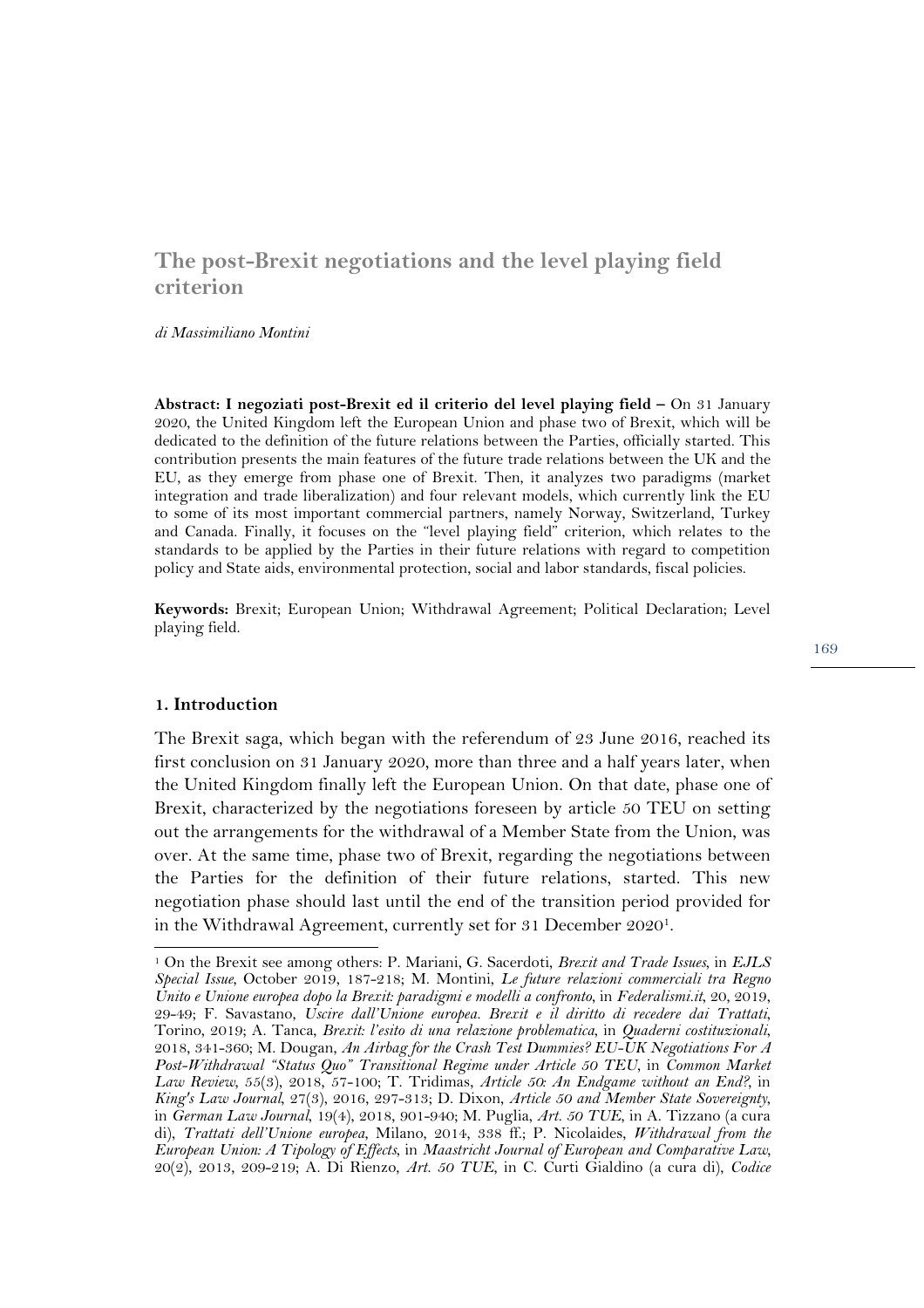The negotiations for phase two look quite hard and complex. However, they do not start from the scratch. They will be rather based on what the Parties have already agreed in the Withdrawal Agreement and in the Political Declaration. Both documents are the result of the negotiations between the Parties that began in the aftermath of the withdrawal notification sent by the United Kingdom to the European Union, pursuant to article 50 TEU, on 29 March 2017. The two Parties agreed on the Withdrawal Agreement, and the related Political Declaration, on 13 November 2018. However, the British Parliament refused to ratify the two aforementioned acts despite being pledged by the Government chaired by Theresa May. As a consequence, following the appointment of a new Government chaired by Boris Johnson, in summer 2019, the negotiations between the Parties were re-opened and the two documents were revised. The new updated versions of the Withdrawal Agreement and the Political Declaration were finally adopted by the Parties on 17 October 2019.

This contribution will focus on the main features of the future trade relations between the United Kingdom and the European Union, as they emerge from the most relevant documents that marked the negotiations between the Parties in the period between the withdrawal notification sent by the United Kingdom to the European Union in March 2017 and the conclusion of the revised version of the Withdrawal Agreement and the Political Declaration which occurred in October 2019.

Subsequently, the analysis will be devoted to the description of the two paradigms that constitute the reference points in the negotiations for the definition of future commercial relations between the Parties. These paradigms represent two different, and somehow opposed, visions. They correspond on the one hand to the imperative of market integration and on the other to the one of trade liberalization. The two paradigms constitute the reference points normally used by the European Union to define its commercial relations with third countries. Therefore, the analysis of the paradigms will be followed by an examination of some of the most relevant models, which have been drawn up in implementation of the two aforementioned paradigms. These models currently link the Union to some of its most important commercial partners, located both inside and outside the European continent.

Finally, the last part of this contribution will concentrate on the question of the "level playing field" criterion, with a specific focus on the issue of the definition of the standards which may be applied by the Parties in their future relations with regard to competition policy and State aids, environmental protection, social and labor standards, fiscal policies.

*dell'Unione europea operativo*, Napoli, 2012, 404 ff.; G. Busia, *Revisione del Trattato, ammissione di nuovi Stati e recesso dall'Unione*, in F. Bassanini, G. Tiberi (a cura di), *Le nuove istituzioni europee. Commento al Trattato di Lisbona*, Bologna, 2010, 401 ff.; H. Hofmeister, *Should I stay or Should I go? – A Critical Analysis of the Right to withdraw from the EU*, in *European Law Journal*, 16(5), 2010, 589-603.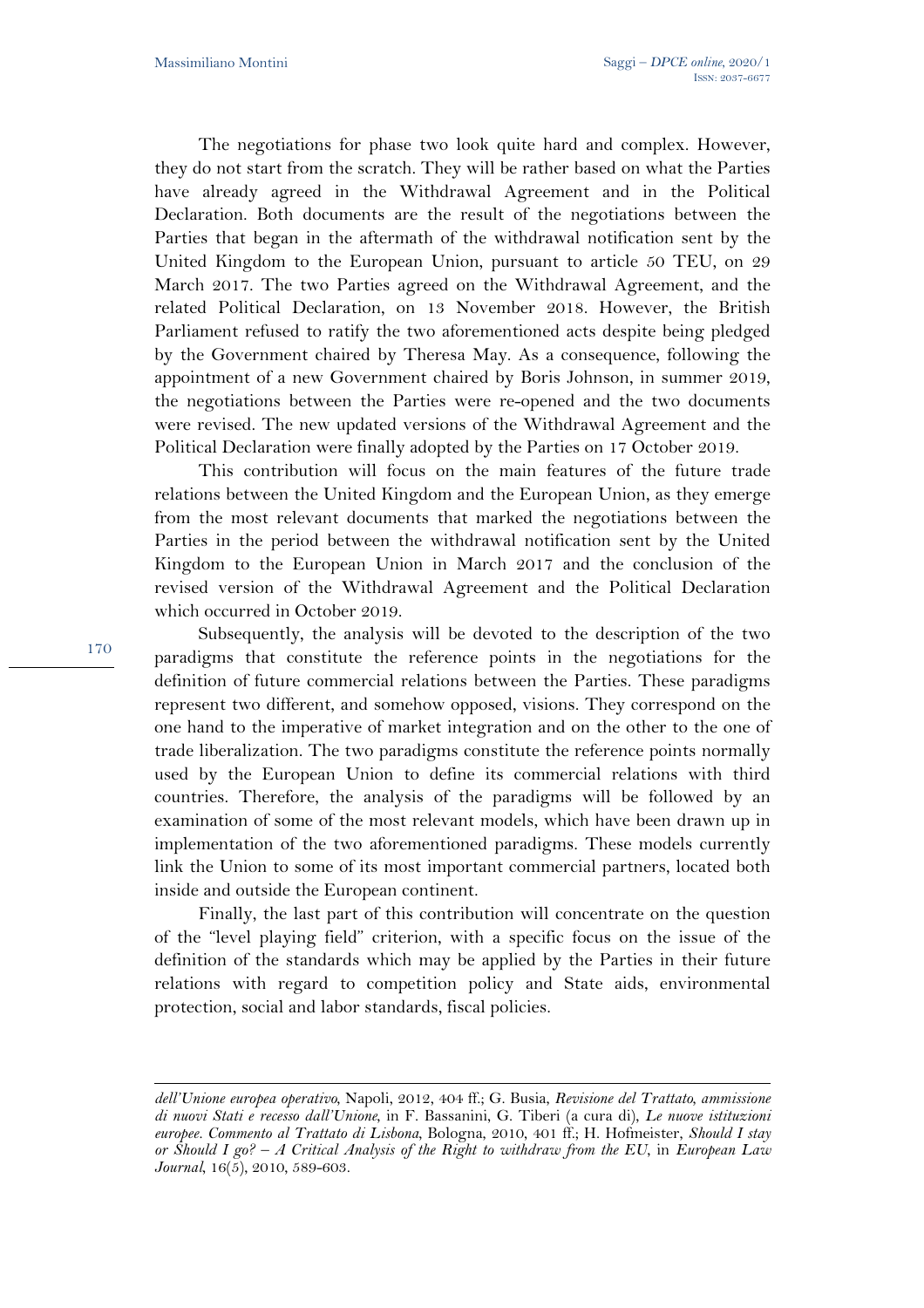## **2. The main features of the future trade relations between the United Kingdom and the European Union**

In this paragraph the main features of the future trade relations between the United Kingdom and the European Union will be presented. The analysis will focus firstly on the most relevant documents that shaped the negotiations between the Parties during phase one of Brexit, up to the conclusion of the revised version of the Withdrawal Agreement and the Political Declaration in October 2019. Then, the attention will shift to the documents containing the negotiating positions of the two Parties, published in February 2020, which marked the beginning of phase two of Brexit.

The analysis ought to start from the withdrawal notification sent from the United Kingdom to the European Union on 29 March 2017, which officially gave the start to the withdrawal procedure regulated by article 50 TEU, following the outcome of the British referendum on Leave vs. Remain of 23 June 20162.

In the letter of notification, the United Kingdom declares its intention not to remain connected to the European single market, while recognizing the indivisibility of the four freedoms of movement (goods, people, services and capital). The United Kingdom proposes a series of principles which should guide the negotiations with the European Union, making a reference to the necessity to negotiate in a constructive and respectful way and "in a spirit of sincere cooperation". The main objective of the United Kingdom is to establish a "deep and special relationship" between the two Parties, which should include cooperation in economic and security matters3.

From the European Union's point of view, the first relevant document to be analyzed consists of the "Guidelines" of the European Council of 29 April 2017, which contain the negotiating directives adopted by the Heads of State and Government of the Member States of the Union to steer the positions of the European Commission during the subsequent negotiation phase<sup>4</sup>.

In the "Guidelines", the European Council notes the positive attitude of the United Kingdom aimed at establishing a "close relationship" with the European Union after Brexit, but at the same time clearly affirms that no kind of future agreement between the Parties should create a situation equivalent to a (total or partial) participation by the United Kingdom in the European single market, as this could hinder its integrity and proper functioning<sup>5</sup>.

Furthermore, it clarifies that the future agreement between the Parties should include provisions aimed at protecting European companies from any competitive advantages that British companies may enjoy in the future, if the United Kingdom was to decide to lower its tax, social, environmental and regulatory measures and practices as compared to those applicable in the

<sup>2</sup> United Kingdom Notification under Article 50 TEU, data.consilium.europa.eu/doc/ document/XT-20001-2017-INIT/en/pdf

<sup>3</sup> Ibidem, 2.

<sup>4</sup> Special meeting of the European Council (Art. 50) (29 April 2017) – Guidelines, EUCO XT 20004/17.

<sup>5</sup> Ibidem, para. 18-20.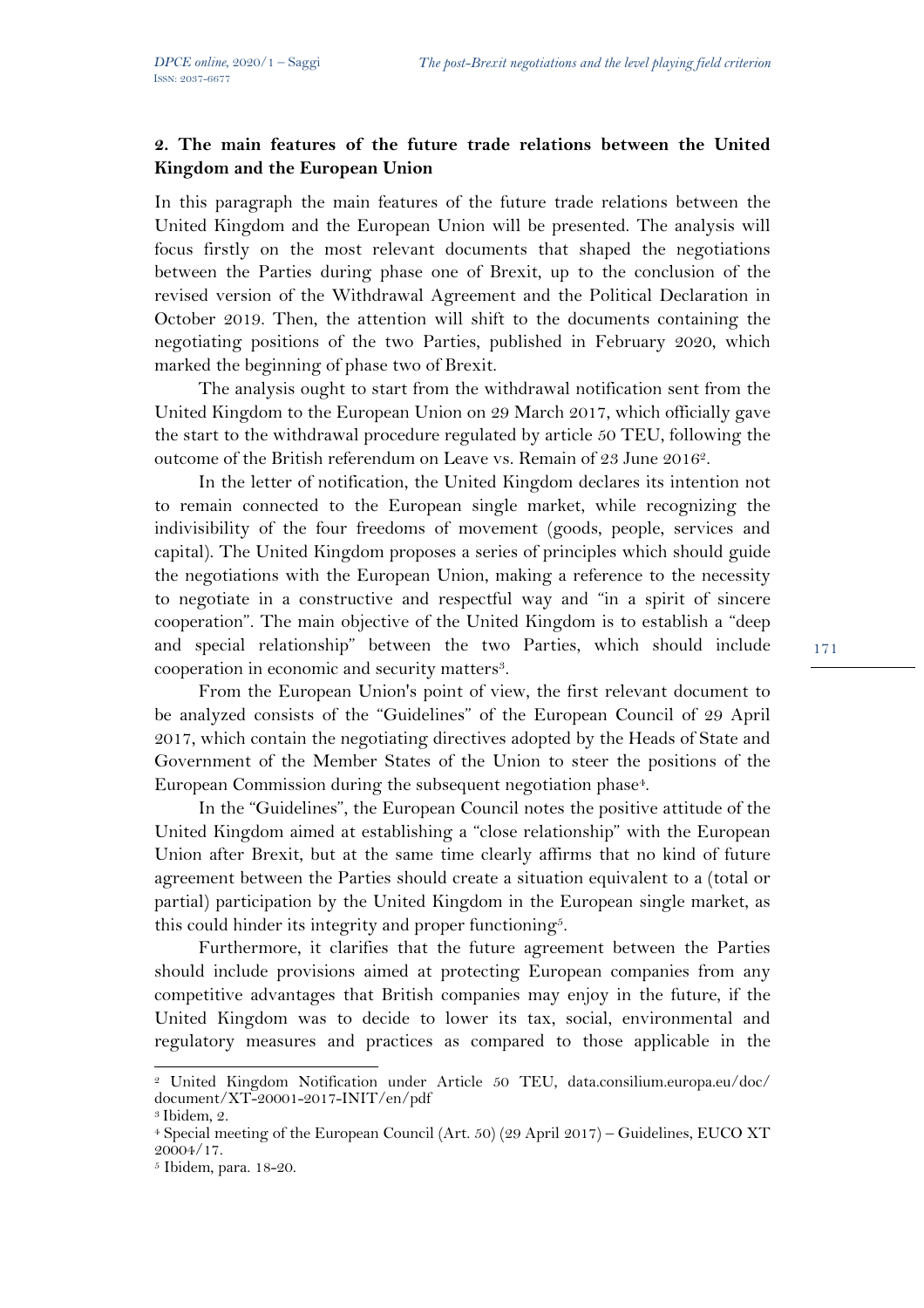European Union. The Parties, in defining their future commercial relations, should mutually commit to ensuring the application of similar or comparable standards to the economic and commercial entities operating in competition in each other's territory<sup>6</sup>.

On the basis of the positions expressed by the Parties in the documents examined above and during the initial phase of the negotiations, the so-called "red lines" for the negotiations emerged, that correspond to the apparently "nonnegotiable" points and thresholds adopted by each of the Parties. The relevance of such "red lines" with regard to the definition of the main features of their future commercial relations was well summarized by Michel Barnier, the chief negotiator of the European Union, in a speech held at the meeting of the European Council of 15 December 20177.

According to Barnier's reconstruction, the analysis of the negotiating positions of the United Kingdom and the European Union, paired with the experience gained by the Union in the definition of various bilateral agreements with some of its most important commercial partners globally, leads to the conclusion that the only models that may realistically work as useful references for the definition of the future trade relations between the United Kingdom and the European Union are the free trade agreements concluded by the Union in recent years with Canada and South Korea<sup>8</sup>.

Despite the differences between the Parties and the narrow negotiation margins represented by the "red lines" mentioned above, following an intense year of negotiations, the Parties agreed on 13 November 2018 on the first version of the Withdrawal Agreement and the related Political Declaration. While the first document deals mainly with regulating relations between the Parties during the transition period, foreseen between the effective date of exit of the United Kingdom from the European Union and the deadline of 31 December  $2020<sup>9</sup>$ , the second document is more relevant for the purposes of this analysis, as it contains some relevant elements on the indicative main features of the future relations between the United Kingdom and the European Union<sup>10</sup>.

In particular, the Political Declaration on the one hand takes up some of the issues corresponding to the negotiating red lines of the Parties mentioned above and on the other hand contains some indicative hints on how to shape the future trade relations between the Parties $11$ .

<sup>6</sup> Ibidem, para. 20.

<sup>7</sup> M. Barnier, European Commission Chief Negotiator to the Heads of State and Government at the European Council (Article 50), 15 December 2017, ec.europa.eu/commission/ sites/beta political/files/slide\_presented\_by\_barnier\_at\_euco\_15-12-2017.pdf <sup>8</sup> Ibidem.

<sup>9</sup> Agreement on the withdrawal of the United Kingdom of Great Britain and Northern Ireland from the European Union and the European Atomic Energy Community (2019/C 144 I/01), Official Journal of the European Union C 144 I/1, 25 April 2019, 1–184.

<sup>10</sup> Political declaration setting out the framework for the future relationship between the European Union and the United Kingdom (2019/C 66 I/02), Official Journal of the European Union C 66I, 19 February 2019, 185–198.

<sup>11</sup> Ibidem, paras. 4 and 17.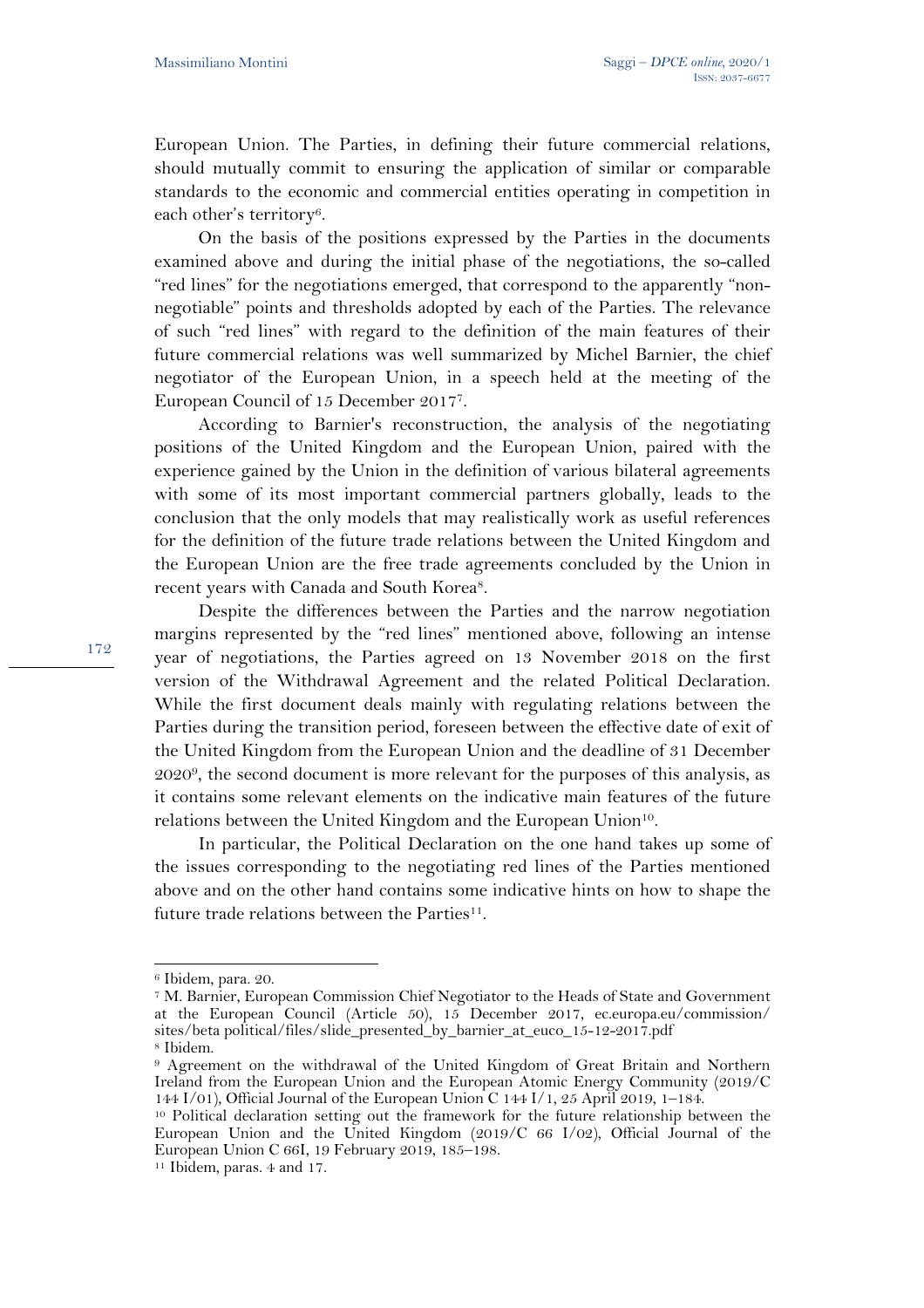More precisely, in paragraph 4 of the Political Declaration, the Parties state that their future relationships should be based "on a balance between rights and obligations that takes into account the principles of each party". These principles seem to coincide with some of the already mentioned red lines for negotiation adopted by each of the two Parties. For the European Union, the principles of the integrity of the single market and the customs union, as well as the indivisibility of the four freedoms, are specifically mentioned. For the United Kingdom, the main principles refer to the respect for its sovereignty and the protection of its internal market, as well as to its right to develop an independent commercial policy and to end the regime of free movement of persons between the United Kingdom and the European Union, in accordance with the results of the 2016 referendum.

Subsequently, in paragraph 17 of the Political Declaration, the Parties indicate the proposed main characteristics of their future commercial relations. These consist in particular of an "ambitious, wide-ranging and balanced economic partnership", which should firstly include a "free trade area", in which goods can circulate freely, without quotas and without tariffs, and a facilitated investments regime. Secondly, it is stated that the partnership should give rise to "wider sectoral cooperation, where it is in the mutual interest of both Parties." This reference indicates a common fundamental interest of the Parties not to limit their future cooperation only to the exchange of goods. However, the future sectoral cooperation between the Parties, rather than being automatic or general, should be subject to specific negotiations. The Parties also agree that the provisions of their future agreement should guarantee a "level playing field" for open and fair competition, with the aim to guarantee equal or comparable conditions to their respective economic and commercial entities.

Beyond the specific indications contained in paragraph 17, from the systemic reading of the Political Declaration it emerges that the "ambitious economic partnership" between the Parties should be based primarily on the free movement of goods and on the facilitation of investments. Only to a more limited extent, the Parties have shown their interest in the free movement of services. Furthermore, the Parties have declared their willingness to allow some limited forms of temporary entry and stay of natural persons for professional reasons only, in sectors that will have to be defined specifically. In addition to this, the Parties have declared their interest in ensuring the free movement of capital and payments associated with the movement of goods and services that will be subject to liberalization as part of their future economic partnership. Finally, with specific reference to the free movement of persons, the Parties, in view of the clear position of the United Kingdom aimed at ending the free movement of persons applicable in the European single market, stated their interest in pursuing negotiations to establish some "mobility arrangements" for persons. These should be based on the principle of non-discrimination and on the full reciprocity of rights and obligations between the Parties. Within the framework of the proposed "mobility arrangements", the adoption of specific provisions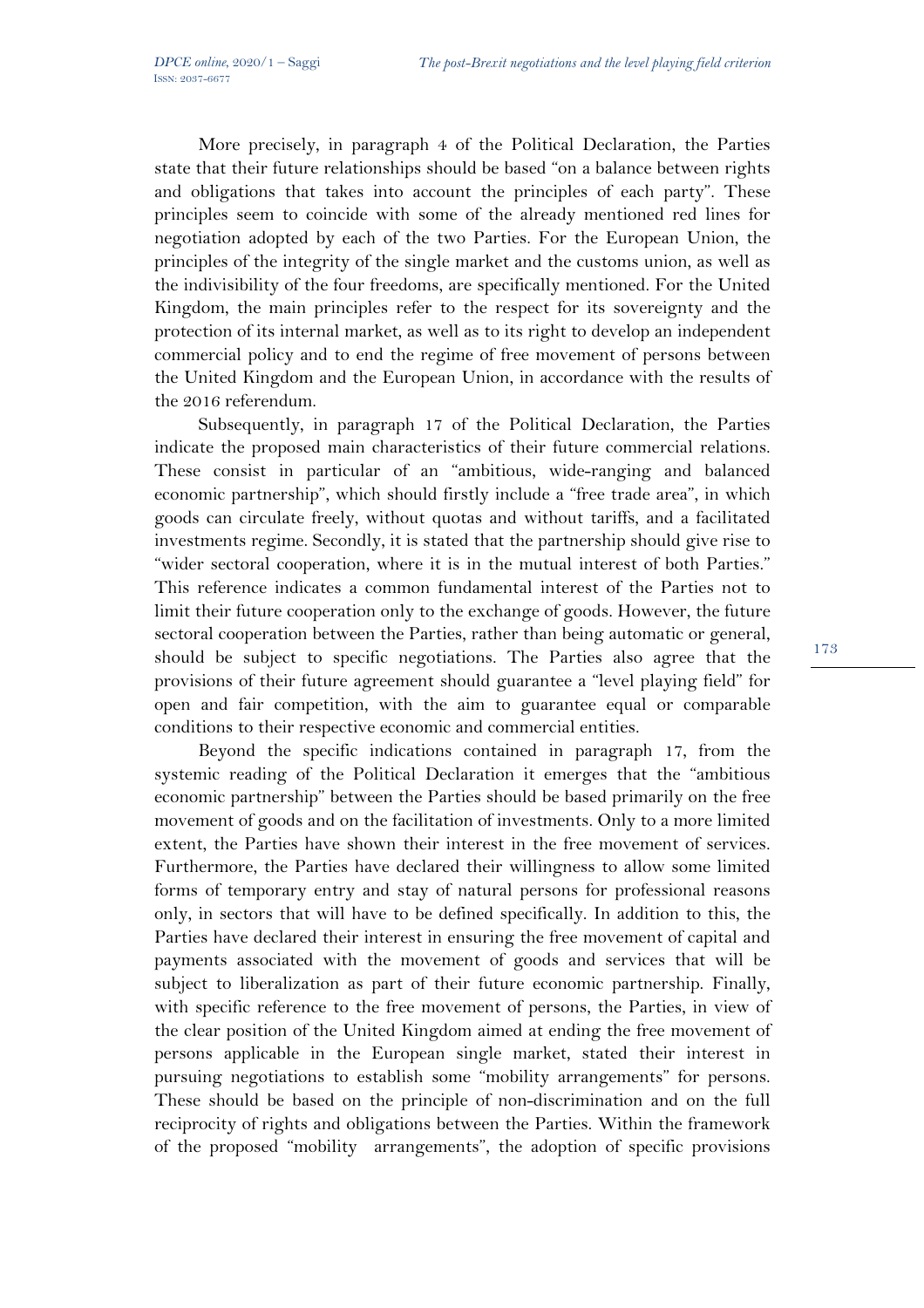aimed at guaranteeing the exemption of visas for short-term visits, as well as facilitated conditions of entry and stay for specific purposes, such as research, study, training and youth exchanges, should be considered<sup>12</sup>.

In sum, it may be noted that the Political Declaration, in its original version of November 2018, already included some hints on the main features of the future commercial relations between the Parties. However, after the resignation of Theresa May and the appointment of the new Government of Boris Johnson, the negotiations between the Parties were "reopened" in the summer of 2019. The outcome of the resumed negotiations was the conclusion of a revised version of both the Withdrawal Agreement<sup>13</sup> and the Political Declaration<sup>14</sup>, which were adopted by the Parties on 17 October 2019. For the purpose of the present analysis, however, it should be underlined that the revised version of the Withdrawal Agreement, similarly to the original one, did not contain any specific element on the shaping of the future trade relations between the Parties, whereas the relevant features originally included in the Political Declaration remained substantially unchanged in its revised version. For these reasons, it is not necessary to examine in detail the new version of the Political Declaration.

The matter of the proposed main features of the future trade relations between the Parties was revived in February 2020, when the official documents on the negotiating positions of the European Union and the United Kingdom for phase two of Brexit were published.

The negotiating directives of the European Union are contained in the Council Decision of 25 February 202015. As to their relevant content, paragraph 7 should be mentioned in the first place. It states that the main goal of the post-Brexit negotiations is to establish a new broad partnership with the United Kingdom, covering the areas of interest indicated in the Political Declaration, including trade and economic cooperation as well as some other sectors, such as cooperation in criminal matters, foreign policy, security and defense. The partnership between the Parties should form a coherent structure and should be embedded in an overall governance framework<sup>16</sup>.

With reference to the content of the planned partnership, the Union's negotiating directives contain a series of principles on which cooperation between the Parties should be based. From the Union's point of view, the envisaged partnership should guarantee a "balance of rights and obligations" and ensure the autonomy of the Union's decision-making and legal order. Moreover,

<sup>12</sup> Ibidem, paras. 48-57.

<sup>&</sup>lt;sup>13</sup> Agreement on the withdrawal of the United Kingdom of Great Britain and Northern Ireland from the European Union and the European Atomic Energy Community (2019/C 384 I/01), Official Journal of the European Union, C 384I, 12 November 2019, 1-177.

<sup>14</sup> Political declaration setting out the framework for the future relationship between the European Union and the United Kingdom (2019/C 66 I/02), Official Journal of the European Union, C 384I, 12 November 2019, 178–193.

<sup>15</sup> Council Decision authorizing the opening of negotiations with the United Kingdom of Great Britain and Northern Ireland for a new partnership agreement, 25 February 2020, 5870/20 ADD 1 REV 3.

<sup>16</sup> Ibidem, para. 7.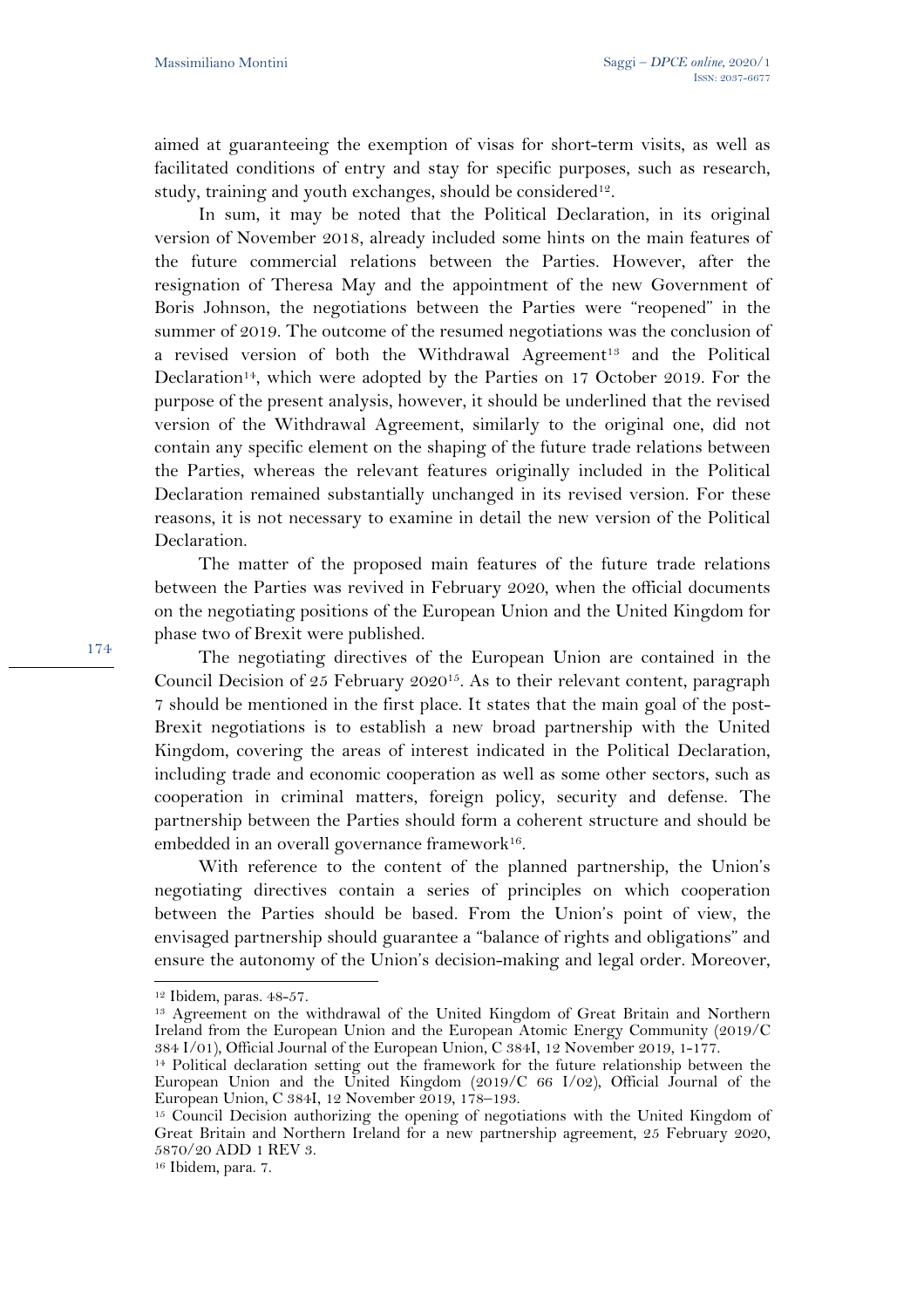it should comply with the relevant guidelines expressed by the European Council, with a particular reference to the integrity of the single market and the customs union and the indivisibility of the four freedoms<sup>17</sup>.

The economic partnership between the Parties should be wide-ranging and should include a free trade agreement accompanied by sectoral cooperation where this will be in the interest of the Union, provided that compliance with a high "level playing field" is guaranteed in the current and future standards adopted by the Parties18. The free trade area should provide for the total absence of tariff and non-tariff obstacles and should be connected to a customs and regulatory cooperation system between the Parties. Furthermore, it should be accompanied by strong reciprocal commitments of the Parties for the enforcement of high standards in the respective competition policy<sup>19</sup>.

The negotiating positions of the United Kingdom for the post-Brexit negotiations are outlined in a document on the future relationship with the European Union issued by the British Government at the end of February  $2020^{20}$ . From this document, it emerges that the vision of the UK with respect to the future relations with the EU aims at the establishment of a friendly cooperation between sovereign states, in which both Parties should respect one's another legal autonomy<sup>21</sup>.

The United Kingdom reiterates that the reference parameters for defining the future relations between the Parties are those contained in the Political Declaration of 17 October 2019. These contemplate the conclusion of a comprehensive free trade agreement, drawn up along the lines of the recent free trade agreements concluded by the European Union with Canada and some other non-European countries. Such a free trade agreement should be accompanied by a series of other international agreements relating to specific sectors, such as fisheries, law enforcement and judicial cooperation in criminal matters, transport and energy<sup>22</sup>.

As for the specific features that the free trade agreement should have, according to the United Kingdom this should provide for liberalized access to the respective internal markets for goods originating in the territories of the two Contracting Parties and should be largely based on the relevant WTO provisions, such as those on technical barriers to trade (TBT agreement) and sanitary and phytosanitary measures (SPS agreement)<sup>23</sup>. The agreement should also include provisions aimed at facilitating trade in services, including the entry and temporary stay of people in connection with the provision of services, as well as at promoting investments<sup>24</sup>. In addition, the agreement should provide for a

<sup>17</sup> Ibidem, para. 10.

<sup>18</sup> Ibidem, para. 17.

<sup>19</sup> Ibidem, para. 19-20.

<sup>20</sup> HM Government, The Future Relationship with the EU. The UK's Approach to Negotiations, CP211, February 2020.

<sup>21</sup> Ibidem, para. 5.

<sup>22</sup> Ibidem, Part 2, Chapter 1.

<sup>23</sup> Ibidem, Part 1, Chapters 1-7.

<sup>24</sup> Ibidem, Part 1, Chapters 8-10.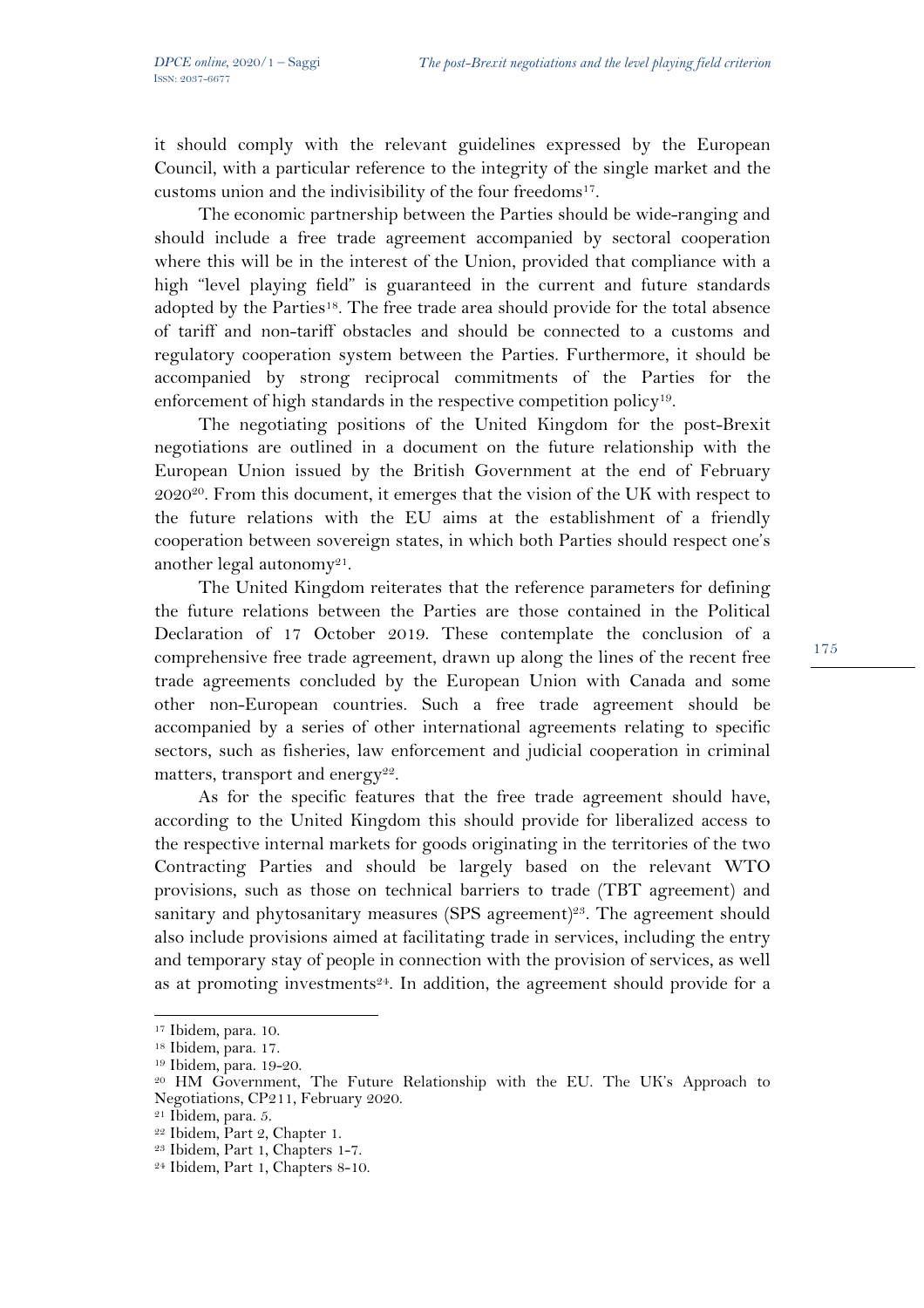pathway for mutual recognition of professional qualifications<sup>25</sup>. Finally, the Parties should commit to some sort of free movement of capital and payments, as facilitative elements for promoting trade and investment<sup>26</sup>. Notably, in the United Kingdom's negotiating positions there is no reference at all to the mobility of persons.

In its negotiating positions for phase two of Brexit, the United Kingdom has officially declared that it will not extend the transition period beyond 31 December 2020<sup>27</sup>. According to the UK, if an agreement with the European Union will not be concluded by that date, the commercial relations between the two Parties will be governed by the provisions of the Withdrawal Agreement and will be similar to Australia's<sup>28</sup>. In this regard, it should be emphasized that in the aftermath of Brexit, the United Kingdom and Australia have announced their intention to conclude a free trade agreement shortly. The precise terms of such a foreseen agreement are not known yet. In any case, what is certain is that, in the event that the United Kingdom and the European Union fail to reach a trade agreement by the end of the transition period, their trade relations will be governed by WTO rules.

With the aim to better understand the foreseeable main features of the future relations between the Parties, in the next paragraph the attention will shift to the analysis of the two most important paradigms and of some relevant models of free trade agreements concluded by the European Union in the recent past that could influence the negotiations between the United Kingdom and the European Union in phase two of Brexit.

## **3. Paradigms and models for the future trade relations between the United Kingdom and the European Union**

In this paragraph, the two main paradigms that normally inspire the Union's relations with its trade counterparts will be examined. These paradigms correspond on the one hand to the imperative of market integration and on the other to the one of trade liberalization<sup>29</sup>. Subsequently, the analysis will focus on the main features of some relevant models experimented by the European Union with its most important commercial partners, located both inside and outside the European territory. In this context, four different models will be highlighted. They have been selected on the basis of their particular relevance as possible sources of inspiration for the definition of the future commercial relations between the United Kingdom and the European Union. The relevant models are

<sup>25</sup> Ibidem, Part 1, Chapter 12.

<sup>26</sup> Ibidem, Part 1, Chapter 18.

<sup>27</sup> Ibidem, Introduction, para. 9.

<sup>28</sup> Ibidem, Introduction, para. 7.

<sup>29</sup> P. Eeckhout, *Future trade relations between the EU and the UK: options after Brexit,* European Parliament, Directorate General for External Policies of the Union, Policy Department for External Relations, PE 603.866, March 2018, 6-16, www.europarl.europa.eu/RegData/ etudes/STUD/2018/603866/EXPO\_STU(2018)603866\_EN.pdf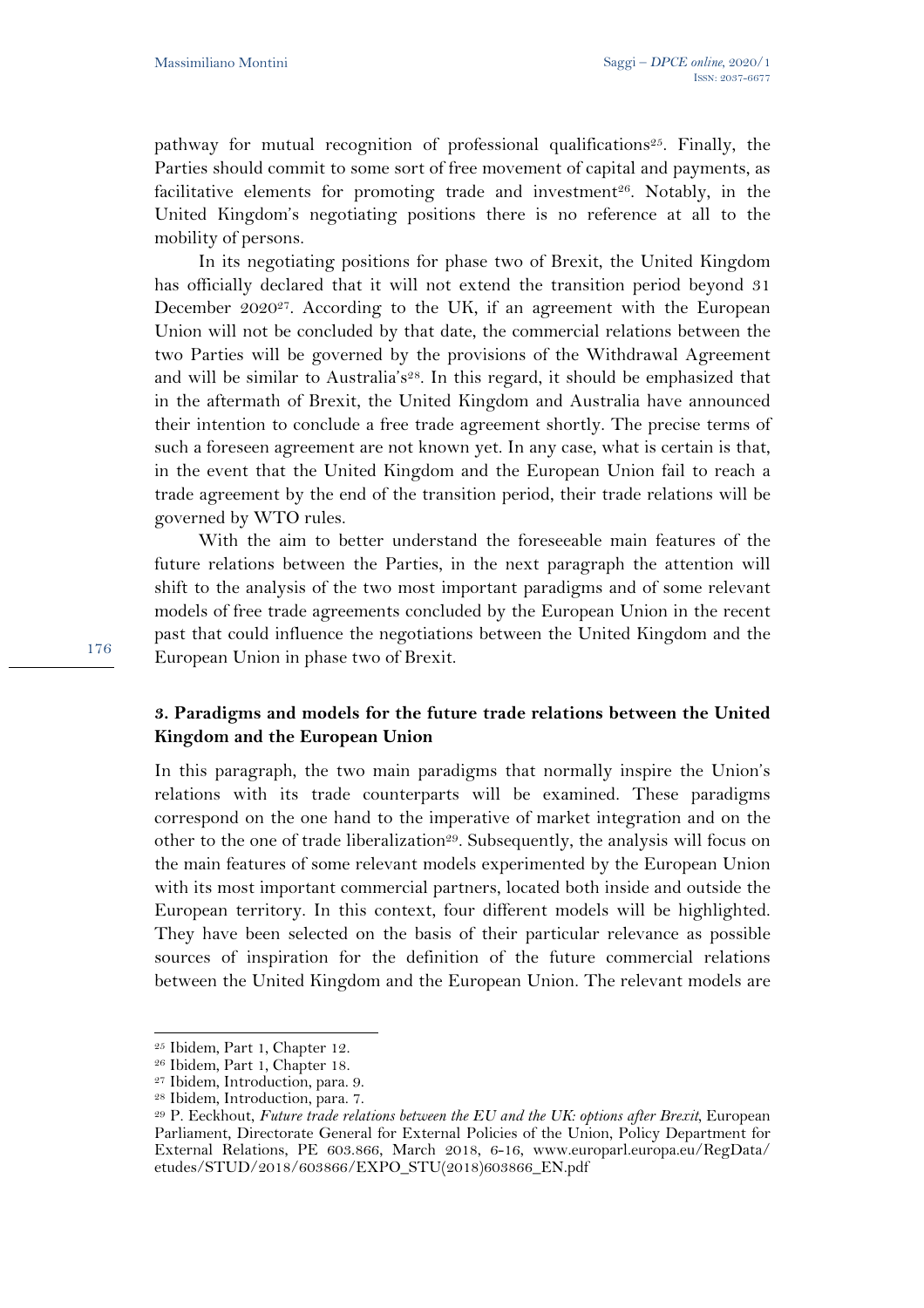the following ones: the Norwegian model; the Swiss model; the Turkish model and the Canadian model<sup>30</sup>.

The market integration paradigm has as its main objective the approximation of the technical regulation of the Parties. This objective can be achieved both through a centralized approach (which promotes harmonization "from above" of regulatory and technical standards) and through a decentralized approach (which promotes regulatory and technical convergence "from below" through the use of the principle of mutual recognition). In the context of the European internal market, the two approaches coexist. In some cases, the EU prefers to use the centralized approach (for example in the field of public health and safety of products and production processes), while in other cases European legislation allows Member States to adopt and maintain different national regulatory systems (for example with reference to some traditional products or production processes). In the latter circumstance, on the basis of the mutual recognition principle, each Member State must recognize, as equivalent to its own, the standards of the other countries and must guarantee the free circulation within its national territory of products legitimately manufactured and placed on the market in other Member States, which are based on different (but equivalent) national laws and regulations. In such cases, the possibility for a Member State to impose some limited restrictions on the free movement of goods in cases where there is the need to protect some of its fundamental national interests (the so-called "imperative requirements") is always ensured. The relevant national interests may refer, for instance, to public health, environmental protection or consumer protection, to the extent that the requirements invoked are based on overriding public interests reasons and do not relate to fields for which European legislation has dictated a common harmonized discipline.

In the context of the European Union, the market integration paradigm experienced in the context of the European single market is also strengthened by the application of the principles of direct effect and primacy. These principles, coming into play in the event of a conflict between European and national legislation, are meant to guarantee the supremacy of European Union law. In addition, the correct functioning of the European single market is ensured by the constant monitoring of the behavior of the Member States by the European Commission and by a dispute resolution system which guarantees the uniform and correct application of European Union law.

The paradigm of market integration not only characterizes the European single market, but also strongly permeates the economic and commercial relations of the European Union with some of its neighboring European countries, which despite not being Member States, enjoy strong commercial and institutional links with the Union. In this sense, one should consider, for example, the cases of Norway, Switzerland and Turkey.

<sup>30</sup> M. Montini, Le future relazioni commerciali tra Regno Unito e Unione europea dopo la Brexit: paradigmi e modelli a confronto, cit*.*, spec. 37 ff.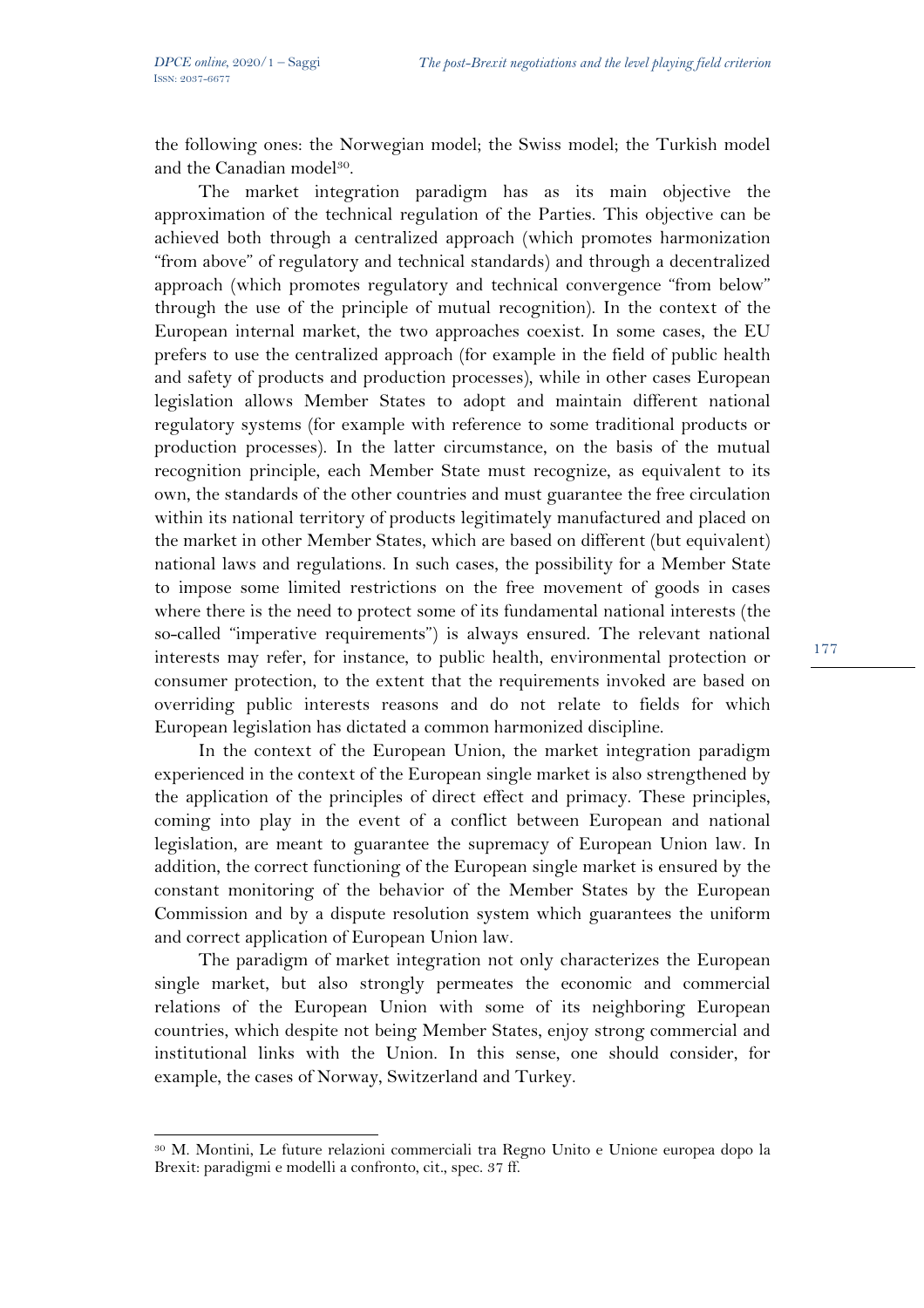178

Some details on the main features of the market integration models that characterize the commercial relations of the European Union with the aforementioned countries will be provided below, in order to verify how the paradigm of market integration is articulated and operates in these three contexts, which share significant similarities, but also have important differences.

The Norwegian model refers to the commercial cooperation regime established under the 1993 Agreement on the European Economic Area (usually referred to as the EEA Agreement, from the English acronym European Economic Area).31 This is due to the fact that Norway represents the most economically relevant country among the three countries of the EFTA (European Free Trade Area), namely Norway, Iceland, Liechtenstein, which are linked by the EEA agreement to those of the European Union.

The EEA establishes a free trade area between the European internal market and the national markets of the three countries in question. In this context, customs duties are abolished for products originating in the Contracting Parties. This integration of the respective markets is accompanied by a high degree of regulatory integration between the countries involved. In fact, the three aforementioned countries have an obligation to implement the technical standards that are part of the so-called *acquis communautaire* into their national legislation. However, despite having to comply with the technical regulations and standards imposed by the European Union, they do not have the opportunity to participate in their adoption or revision, which remains a matter of exclusive EU competence. This represents an important shortcoming of the EEA Agreement, which shows a serious deficit of democratic participation in its decision-making process.32

The integration model envisaged by the EEA Agreement is very similar to the one in place in the European internal market, In fact, it may be said that the EEA Agreement extends to the European Economic Area, in a more or less similar way, the four freedoms of movement (goods, people, services, capital) already present in the European internal market.<sup>33</sup>

The Swiss model refers not to a specific agreement, but to a complex system of economic and commercial agreements that connect the European Union and Switzerland.34 There is no general cooperation agreement between the EU and Switzerland, at least so far. In fact, a framework agreement between the Parties – called the Institutional Agreement – is currently under negotiation, and the Parties may eventually agree on its terms. There are, however, a series of sectoral agreements covering various fields, which have the main objective of

<sup>31</sup> Agreement on the European Economic Area (EEA Agreement), in GUUE L 1, 3 January 1994, 3 ff.

<sup>32</sup> H. Haukeland Fredriksen, C.N.K. Franklin, *Of pragmatism and principles: The EEA Agreement 20 years on*, in *Common Market Law Review*, 52(3), 2015, 629 ff.

<sup>33</sup> C. Hillion, *Brexit means Br(EEA)xit: The UK withdrawal from the EU and its implications for the EEA*, in *Common Market Law Review*, 55(1), 2018, 135 ff.

<sup>34</sup> C. Sanna, *Gli accordi tra Svizzera e Unione europea: un modello per le future relazioni con il Regno Unito?*, in *Federalismi.it,* 18, 2017, 1-23; M. Condinanzi (a cura di), *Unione europea e Svizzera tra cooperazione e integrazione*, Milano, 2012.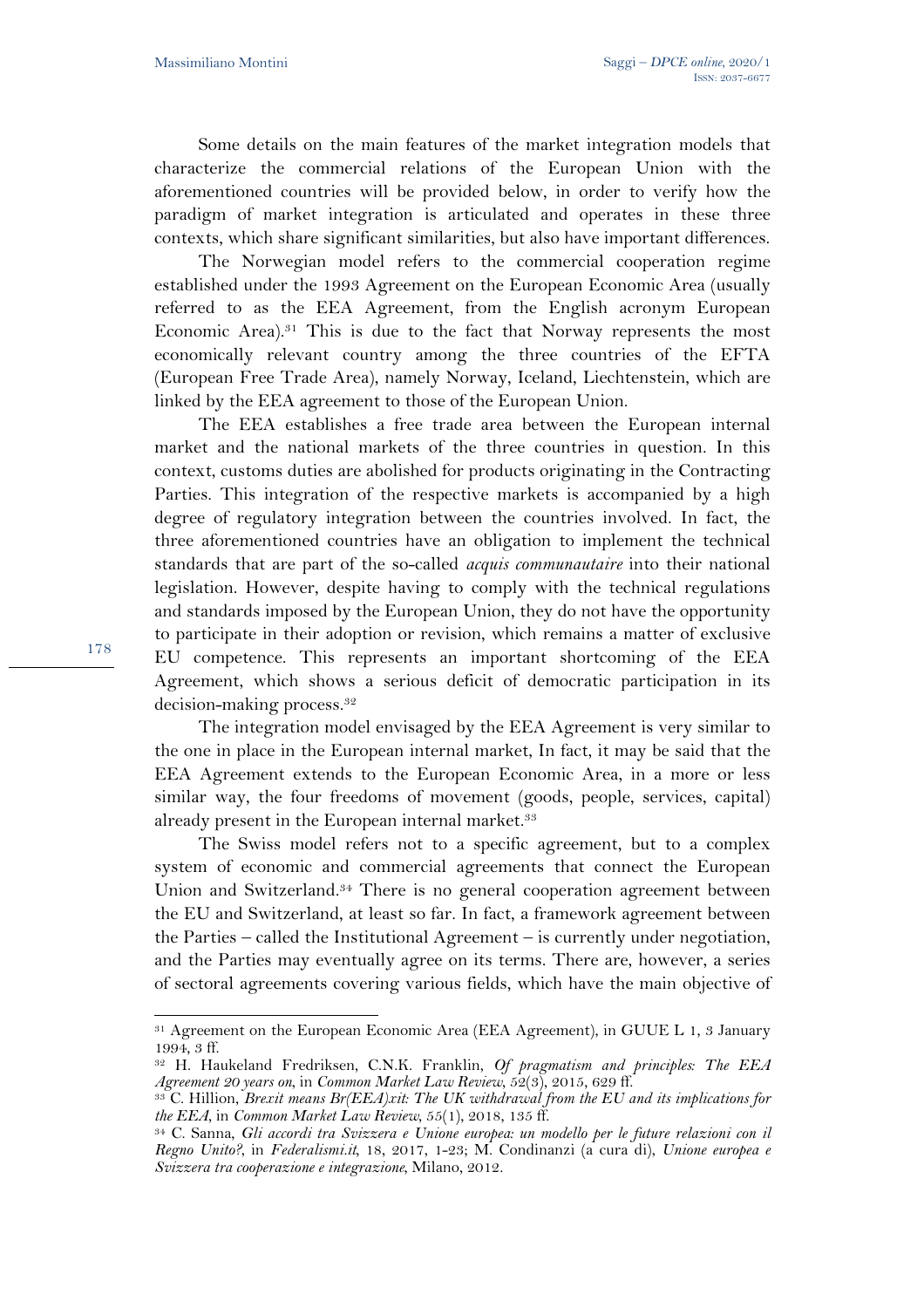guaranteeing access (on a reciprocal basis) to the internal markets of the Contracting Parties. These agreements were negotiated at different times, starting with the 1972 Free Trade Agreement.<sup>35</sup> To date, the system of agreements between the European Union and Switzerland includes the 1972 Free Trade Agreement and five subsequent agreements, which deal with the following issues: free movement of persons, land transport, air transport, mutual recognition in the field of conformity assessment / technical barriers to trade, agriculture.

The original 1972 Free Trade Agreement between the European Union and Switzerland establishes a free trade area between the customs territories of the two contracting parties. It primarily focuses on the free movement of goods, based on the model of the European internal market. Within this area, industrial products and agricultural products originating in the territory of each of the Contracting Parties may circulate without the application of customs duties. The application of quantitative restrictions and measures of equivalent effect in the commercial relations between the two Parties is also prohibited. The free trade agreement between the EU and Switzerland also provides for the free movement of services and, to a more limited extent, for the free movement of persons.

The Turkish model, similarly to the Swiss one, does not consist of a single trade agreement between the Parties, but in a series of agreements and decisions that have given rise to a complex system of preferential bilateral trade relations between the European Union and Turkey (EU –Turkey Bilateral Preferential Trade Framework – BPTF).36 Trade relations between the Parties have developed since the 1960s and have been marked by several stages. The first agreement concluded between the Parties was the 1963 Association Agreement between the European Union and Turkey, commonly referred to as the Ankara Agreement, which initiated the process for the establishment of a customs union between the Parties.<sup>37</sup> This agreement represents the reference basis for the economic and commercial cooperation relations between the Parties. The Ankara Agreement was then supplemented by the 1970 Additional Protocol, which set up the roadmap for the progressive elimination of tariff and non-tariff barriers to trade.38 Finally, the customs union between the Parties was established a few

<sup>35</sup> *1972 Free Trade Agreement between the European Union and Switzerland*, (Accordo tra la Confederazione Svizzera e la Comunità economica europea - Abkommen zwischen der Schweizerischen Eidgenossenschaft und der Europäischen Wirtschaftsgemeinschaft - Accord entre la Confédération suisse et la Communauté économique européenne), RS.632.401, 22 July 1972, www.admin.ch/opc/it/classified-compilation/19720195/index.html

<sup>36</sup> F. Hakura, *EU–Turkey Customs Union. Prospects for Modernization and Lessons for Brexit*, in *Chatam House Briefing*, December 2018, www.chathamhouse.org; K. Binder, *Reinvigorating EU-Turkey bilateral trade: Upgrading the customs union*, European Parliament Briefing PE 599.319, 2017.

<sup>37</sup> *1963 Ankara Agreement*, Agreement creating an association between the European Economic Community and Turkey (Ankara Agreement), 12 September 1963, Official Journal of the European Union, L217, 29 December 1964, 2687.

<sup>38</sup> 1970 *Additional Protocol*, Additional Protocol and Financial Protocol signed on 23 November 1970, annexed to the Agreement establishing the Association between the European Economic Community and Turkey and on measures to be taken for their entry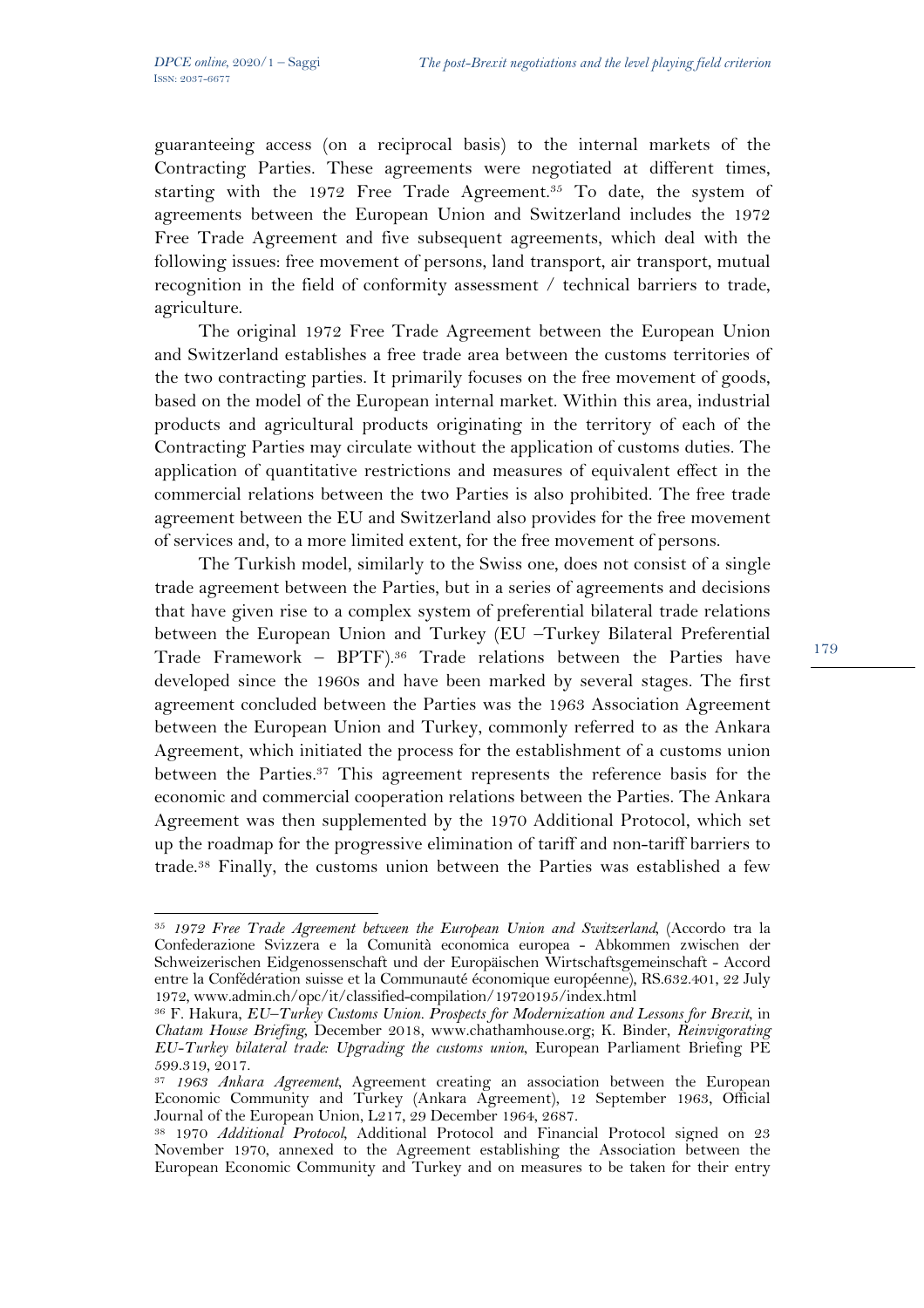years later, through Decision 1/95 of the EU / Turkey Association Council and entered into force from 1996.39

The key feature of the trade relations between the European Union and Turkey is represented by the customs union, which provides for the elimination of customs duties and measures having an effect equivalent to the exchange of goods between the Parties, as well as for the application by Turkey in its relations trade with third countries of the European Union common customs tariff. The customs union between the EU and Turkey initially referred to industrial products only. It was extended to the coal and steel sector in  $1996,40$ and to agricultural and fisheries products in 1998.<sup>41</sup>

However, the application of the customs union in question is not immune from difficulties, especially due to the asymmetrical nature of the relations between Turkey and other EU trade partners.<sup>42</sup> Moreover, such a trade relation has very peculiar features, since the commercial relations between the Parties are rather advanced in the field of free movement of goods, while they are severely limited, if not completely absent, in the area of free movement of services and persons. For these reasons, it may be very difficult to replicate the provisions which shape the trade relations between the EU and Turkey in a different context.

As to the second reference paradigm mentioned above, namely the trade liberalization paradigm, its main objective is to promote the liberalization of trade between countries. This largely differs with respect to the first paradigm seen above. In fact, the trade liberalization objective is pursued by the Parties by keeping their national markets separate, rather placing them in a perspective of mutual integration.

The trade liberalization approach usually focuses on trade related to goods and extends to the progressive reduction or elimination of barriers to trade, both tariff and non-tariff ones, according to WTO rules and criteria. As regards tariff obstacles, the trend in the most advanced trade agreements is towards the total elimination of tariffs against products originating in the countries with which a Party decides to conclude a preferential trade agreement (PTA). Usually this kind of agreement creates a free trade area, established in accordance with the provisions of article XXIV of the GATT.

into force - Final Act – Declarations, Official Journal of the European Union, L 293, 29 December 1972, 3–56.

<sup>39</sup> Decision No 1/95 of the EC-Turkey Association Council of 22 December 1995 on implementing the final phase of the Customs Union, Official Journal of the European Union, OJ L 35, 13 February 1996, 1–46

<sup>40</sup> Agreement between the European Coal and Steel Community and the Republic of Turkey on trade in products covered by the Treaty establishing the European Coal and Steel Community, Official Journal of the European Union, L 227, 07 September 1996, 3-34.

<sup>41</sup> Decision No 1/98 of the Association Council of 25 February 1998 (EC-Turkey trade agreement for agricultural products), Official Journal of the European Union, L 86, 20 March 1998, 1-38.

<sup>42</sup> F. Hakura, *EU–Turkey Customs Union. Prospects for Modernization and Lessons for Brexit*, cit*.*; K. Binder, *Reinvigorating EU-Turkey bilateral trade: Upgrading the customs union*, cit.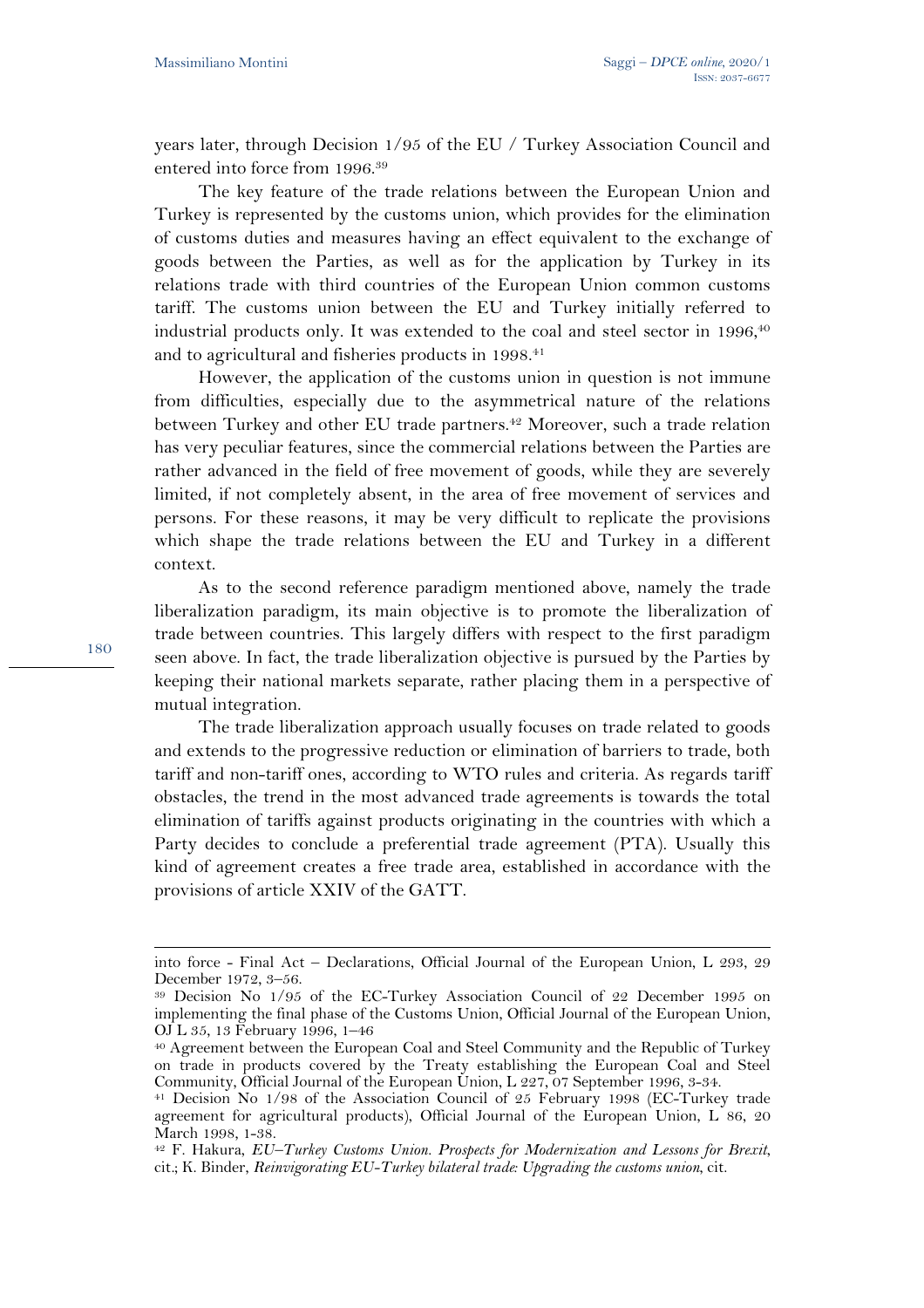The elimination of non-tariff barriers is more difficult, insofar these are closely linked to the regulatory power of the various countries. Normally, according to WTO rules, not all forms of differentiated national regulation that may have a direct or indirect impact on trade are prohibited, but only the national provisions that have a clear discriminatory intent or effect against products manufactured in a different country are banned. In this sense, the legal system set up in the European single market is an exception, in which the Court of Justice generally considers inadmissible all the national provisions of the Member States which can "directly or indirectly, actually or potentially hinder" trade between the various Member States, without it being necessary to provide evidence of their effective and relevant impact on intra-European trade.

In the current global context, characterized by a general trend towards the progressive reduction and elimination of tariff obstacles in the international trade in goods, the most significant problem to be faced is the control and elimination of non-tariff barriers. In this case, it should be underlined that the system established with the European internal market constitutes an unmatched reference model at a global level, since in addition to guaranteeing the full integration of the national markets of the contracting countries, it provides for a high level of regulatory integration for the Parties. This level of regulatory integration is far more advanced than the one that can be found in any kind of bilateral free trade agreements existing worldwide, including some of the most recent ones concluded by the European Union, such as for instance those with Canada, South Korea, Japan. These agreements, in fact, provide for a very significant level of market integration, which, however, does not go as far as to establish an advanced model of regulatory integration between the Parties comparable with the European internal market.

Within the preferential trade agreements, sometimes the liberalization of trade is also extended to the services sector, with a varying intensity, depending on the specific type of agreement. In some cases, the liberalization of trade in services may be accompanied by a limited freedom of movement for persons, usually understood as a limited free movement of service providers.

In the context of the liberalization of trade in services, the question of the liberalization of tariff measures does not arise, as measures of this type are normally absent. For this reason, with reference to services, the main problem concerns the control of non-tariff measures. Free trade agreements extending to services may contain measures designed to promote the approximation of the national provisions of the Contracting Parties on services, but generally do not go as far as to undermine the general principle according to which the regulation of services constitutes a topic reserved to the national regulatory competence of each sovereign country. In fact, this matter is normally excluded from the harmonization efforts promoted at international level, both in bilateral and in multilateral contexts. The exception in this sense is represented by the European internal market, in which the regulatory integration on the free movement of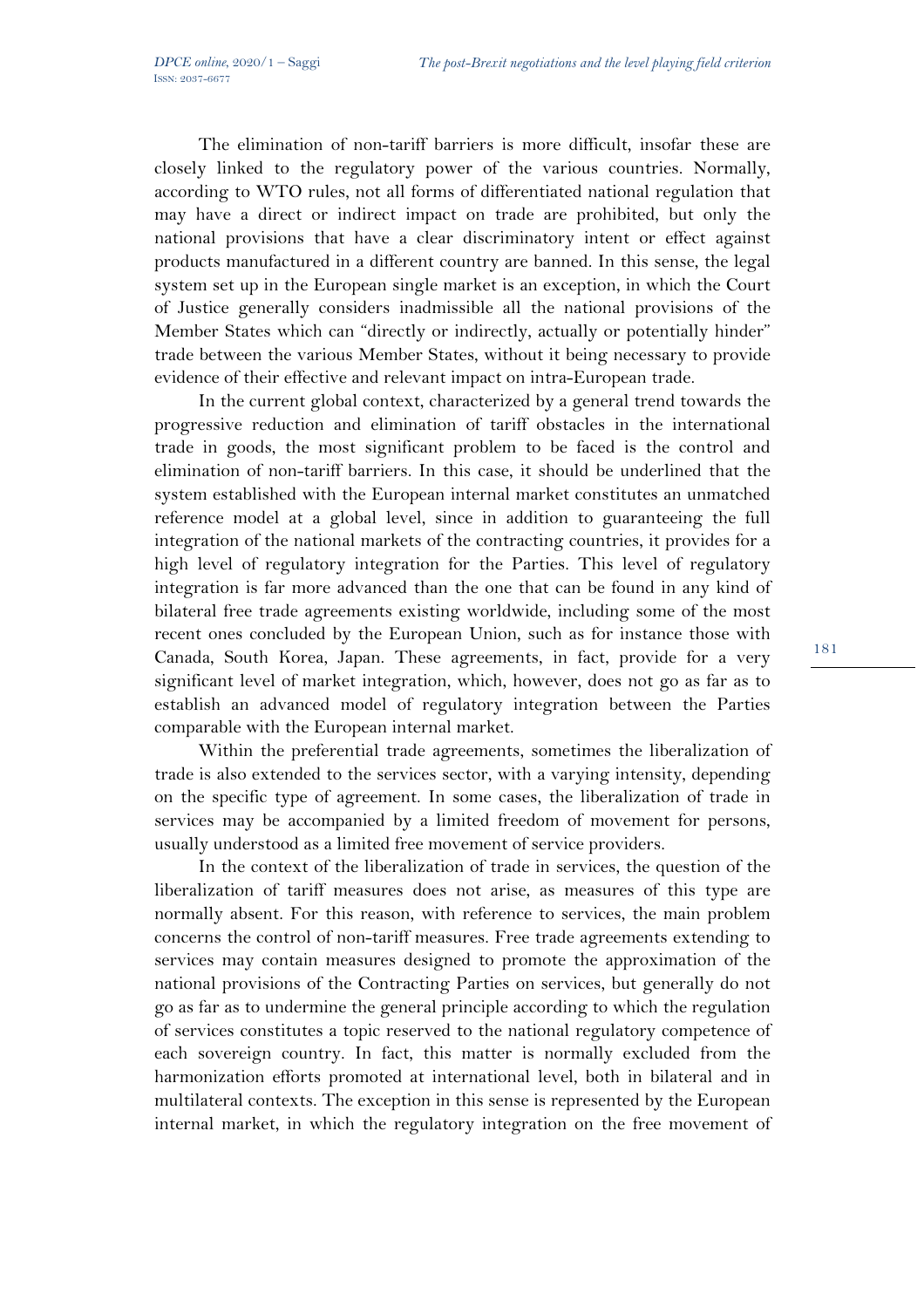goods is also accompanied by a broad, albeit less evolved, regulatory integration on the free movement of services.

The most advanced bilateral trade agreement model that is an expression of the trade liberalization paradigm is represented by the free trade agreement concluded in 2016 between the European Union and Canada, called the Comprehensive Economic and Trade Agreement (CETA).<sup>43</sup> This agreement is the most advanced example of a free trade agreement (FTA) concluded to date by the Union.

The CETA agreement provides for the establishment of a free trade area which includes both the free movement of goods, pursuant to art. XXIV of the GATT, and the free movement of services, pursuant to art. V of the GATS. In fact, the peculiarity of this agreement lies in the coexistence, within the same legal instrument, of a "complex" free trade area, where the free movement of goods, which represents the traditional content of free trade agreements, is accompanied by the free movement of services. However, this agreement does not contain provisions relating to the free movement of persons, with the exception of temporary movements of persons who provide services in the territory of the other Contracting Party.

Chapter II of the CETA agreement regulates the free movement of goods. It provides for a gradual reduction and progressive elimination of customs duties on the import of goods originating in the other Contracting Party and the prohibition on introducing or maintaining prohibitions or restrictions on the import of goods from the customs territory of the other Party or on the export towards that territory, in line with the provisions of art. XI of the GATT. In general, all the provisions of this chapter of the agreement are largely based on the corresponding GATT rules and incorporate its fundamental principles.

As for the free movement of services, this is governed by Chapter IX of the CETA agreement, which provides for a broad regime of free movement of services between the Parties, with particular reference to some specifically identified sectors. For example, it includes legal or accounting consultancy services, as well as those provided in the transport, telecommunications and tourism sectors. Conversely, the air transport sector, as well as those of audiovisual services (for the European Union) and culture (for Canada) are excluded. Overall, it can be said that the CETA agreement is the expression of a broad agenda of liberalization of the provision of services between the Parties.

As for the movement of persons, Chapter X of the CETA agreement contains specific rules on the right of temporary entry and stay of natural persons of one Party in the territory of the other Party, provided that this occurs in connection with the provision of services. In addition, Chapter XI establishes a legal framework for the negotiation of future agreements between the Parties aimed at the mutual recognition of their professional qualifications.

<sup>43</sup> Comprehensive Economic and Trade Agreement between Canada, of the one part, and the European Union and its Member States, of the other part, (Accordo CETA), 2016, in GUUE L 11, 14 January 2017, 23-1079.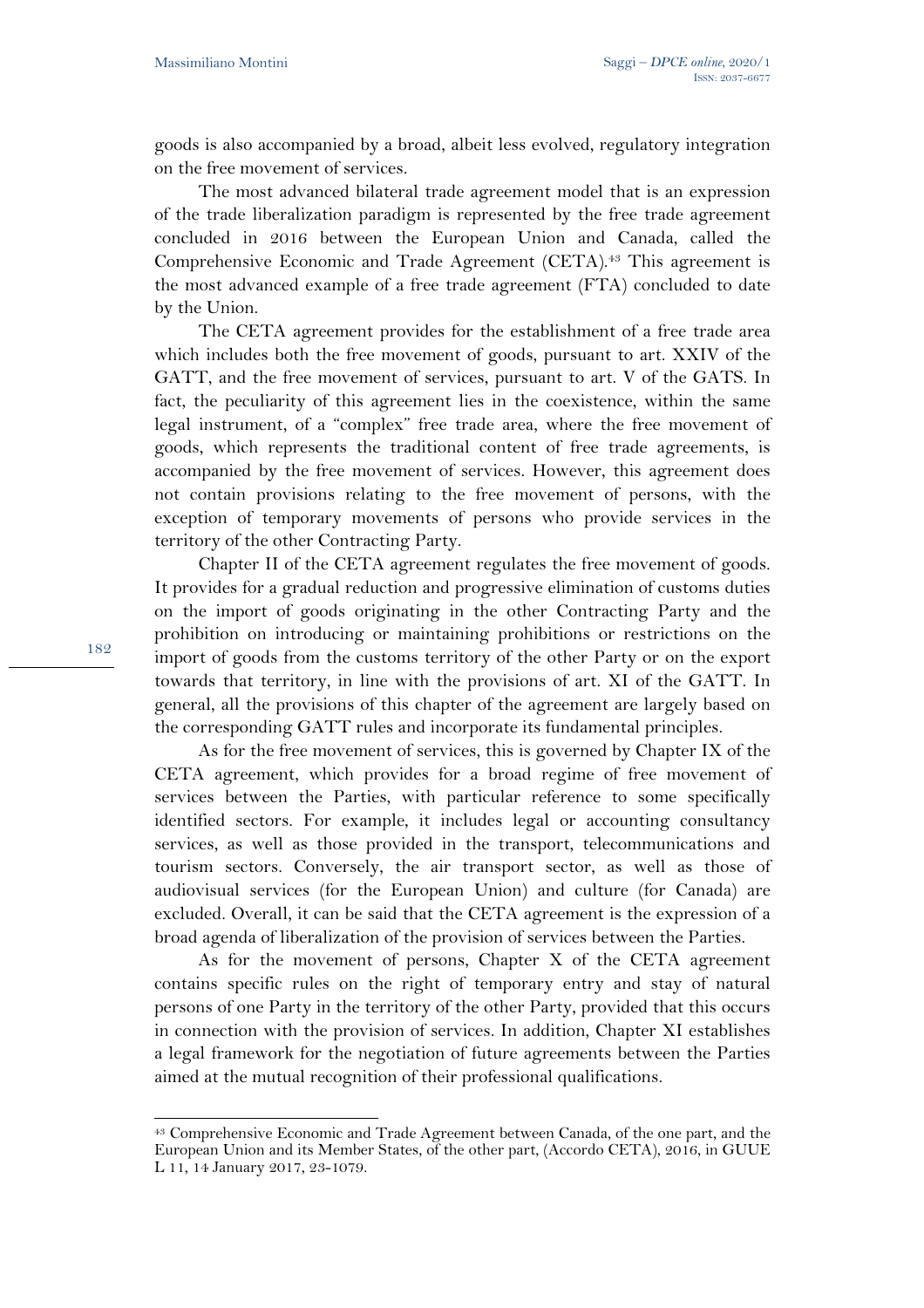In conclusion, it can be argued that the CETA agreement, as an example of an advanced FTA agreement, which also provides for the free movement of services alongside the free movement of goods, is probably the most interesting source of inspiration for defining the future relations between the United Kingdom and the European Union.

### **4. The "level playing field" (LPF) criterion**

In this paragraph, the question of the "level playing field"  $(LPF)^{44}$  criterion will be analyzed, with a particular regard to the provisions of the Political Declaration and to negotiating positions of the Parties for the phase two of Brexit 45.

According to the Political Declaration, the LPF should be a fundamental criterion for the definition of the future commercial relations between the United Kingdom and the European Union, in order to avoid the possible negative consequences that could result from regulatory discrepancies between the Parties in the definition of competition, environmental, social and tax standards. The LPF criterion refers to a situation in which the conditions of competition for all economic operators operating in a given market are fair. This term is usually used in the context of the application of the respective national regulatory standards of the Parties to a free trade agreement to some horizontal sectors, such as those relating to business taxation, labor standards, environmental protection standards and climate change policies.

The LPF criterion may consist in the application of two different approaches: the first "softer" one corresponding to the principle of nonregression and the second "stricter" one relating to the principle of dynamic regulatory alignment of the various Contracting Parties to an international trade agreement<sup>46</sup>. The first criterion (non-regression)<sup> $47$ </sup> is a common feature in some recent free trade agreements, such as those concluded by the European Union with Canada, South Korea and Japan. The second criterion (dynamic regulatory alignment)48 is often applied in the commercial relations of the European Union with some neighboring countries, in the context of its neighborhood policy. The main example of the application of the regulatory alignment is represented by

<sup>44</sup> F. Zuleeg (et al.), *Ensuring a post-Brexit level playing field*, European Policy Centre (EPC), May 2019, www.epc.eu/en/publications/Ensuring-a-post-Brexit-level-playing-field~26c1e0 <sup>45</sup> M. Morris, *Level playing field*, IPPR briefing, The Progressive Policy Think Tank, 18 February 2020, www.ippr.org/blog/level-playing-field-ippr-briefing

<sup>46</sup> D. Loud, *Defining Withdrawal: Brexit and the "Level Playing Field" for Environmental Regulations*, in *Columbia Journal of Transnational Law*, blogs2.law.columbia.edu/jtl/tag/danielloud/

<sup>47</sup> M. Prieur, *Non-regression in environmental law*, S.A.P.I.EN.S (Online), 5(2), 2012, journals.openedition.org/sapiens/1405

<sup>48</sup> K. Armstrong, *Regulatory alignment and divergence after Brexit*, in *Journal of European Public Policy (JEPP)*, 25(8), 2018, 1099-1117.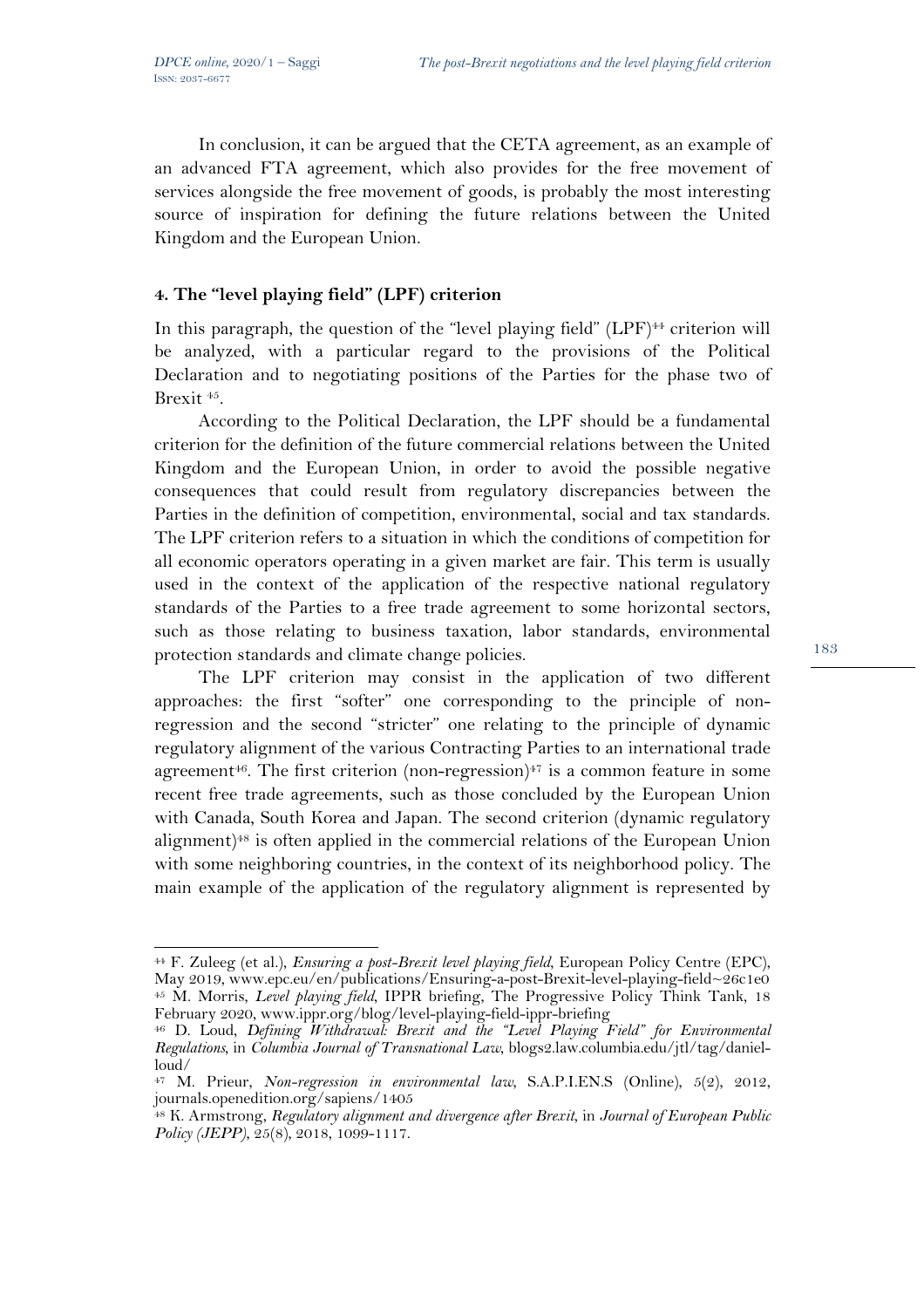the provisions of the EEA Agreement, but similar examples can also be found in other recent EU agreements, such as the one with Ukraine.

The LPF issue was already present in the first period of the Brexit negotiations, which culminated with the first version of Withdrawal Agreement and the related Political Declaration concluded in November 2018. In this context, the only explicit reference to the LPF criterion was contained in the Protocol relating to Ireland / Northern Ireland annexed to the Withdrawal Agreement. In fact, in article 6 of this Protocol, it is written that in order to facilitate the exchange of goods within the common customs area during the transition phase, between the Brexit date and the deadline of 31 December 2020, the level playing field criterion will be applied between the Parties, with reference to their competition laws, their fiscal system, as well as their environmental, social and labor standards. In addition, Annex 4 to the said Protocol provides that for environmental, social and labor standards, the principle of non-regression applies, with reference to the common criteria and rules in force for the Parties at the end of the transition period provided by the Withdrawal Agreement. As for the progressive update of the relevant common standards, article 6 of the Protocol states that the Joint Committee in charge with the implementation of the future agreement between the Parties will enjoy the competence to modify the conditions of the level playing field and to adopt higher and more stringent standards.

After the resumption of negotiations between the Parties following the appointment of the Government of Boris Johnson, the reference to the level playing field criterion has been widely changed, both in its location and in its content. As for the location, the reference has been moved from the above mentioned Protocol relating to Ireland / Northern Ireland to the Political Declaration, in its revised version of October 2019. As for the content, the criterion has assumed the role of a general guideline for the regulation of the future commercial relations between the Parties after Brexit, as better explained below.

The LPF criterion is explicitly referred to in paragraph 77 of the Political Declaration, in its revised version of October 201949. This provision contains a commitment of the Parties to guarantee in their future relations the application of a common level playing field. This should aim at ensuring an open and fair competition system, which can guarantee to economic and commercial operators of both Parties to compete on the same terms in the future integrated market between the United Kingdom and the European Union.

The commitment to maintaining a common (high) level playing field refers to the internal regulations of the Parties regarding competition policy and state aids, social and labor standards, environmental protection and climate change, and fiscal policy. However, there is a reference in paragraph 77, according to which the precise nature of the respective commitments of the Parties on their

<sup>49</sup> Political declaration setting out the framework for the future relationship between the European Union and the United Kingdom (2019/C 66 I/02), cit, para. 77.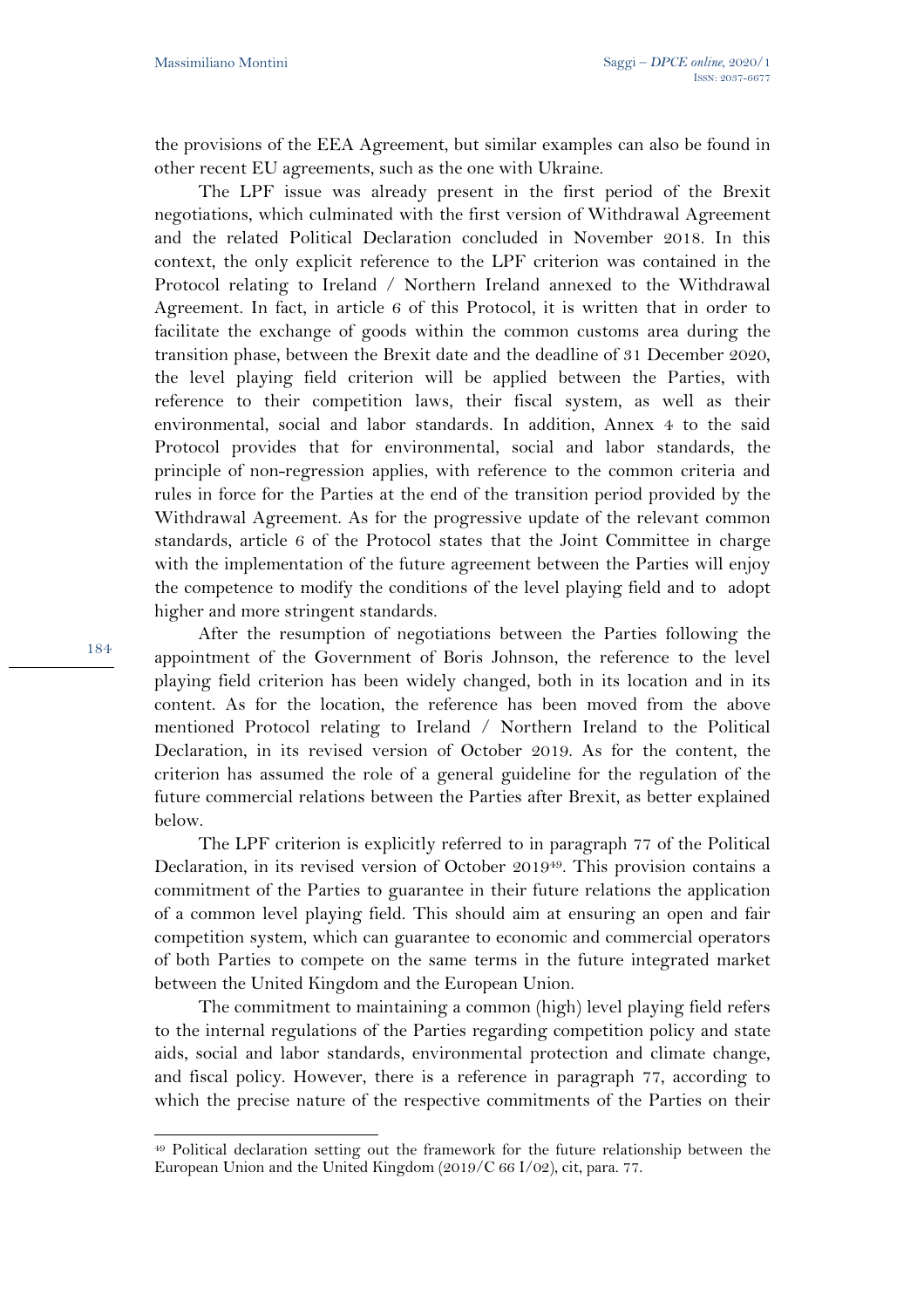common level of regulation will depend on the scope and depth of their future relationship and on the level of their economic connectedness. Furthermore, in paragraph 77 there is no reference to the possibility of a verification of the implementation of the LPF criterion by the governing entity that will take care of the management of the future agreement between the Parties and may resolve the related disputes.

The latter two elements could represent a very relevant weakness of paragraph 77. In fact, it seems that there are no effective guarantees that the United Kingdom will in any case respect the generic commitment contained in the Political Declaration to maintain a level playing field with the European Union. It is in fact absolutely possible that, during the phase two negotiations, the United Kingdom will try to use the provision in question in order to push towards the conclusion of a commercial agreement with the European Union more favorable to it, otherwise threatening to become a paradise of deregulation in tax, social and environmental matters, located at the gates of the European Union. Moreover, it is equally possible that, even in case a free trade agreement governing the future commercial relations between the Parties is concluded, the United Kingdom, when confronted with its implementation, may nevertheless decide to adopt a policy which tends to be less restrictive than the European one, thus putting at risk the concrete application of the level playing field criterion.

The European Union, in its negotiating position for phase two of Brexit<sup>50</sup>, has introduced a section specifically dedicated to the issue of the level playing field $51$ . In this section, the Union refers to the provisions of the Political Declaration, according to which "the envisaged partnership must ensure open and fair competition, encompassing robust commitments to ensure a level playing field"52. According to the European Union, the agreement with the United Kingdom on the future relations between the Parties should confirm the current high common standards "in the areas of State aid, competition, stateowned enterprises, social and employment standards, environmental standards, climate change, relevant tax matters and other regulatory measures and practices in these areas"53.

Similarly, the standards of the Parties in the sectors indicated above should remain high and should have European Union standards as a reference point, taking into account how these will evolve in the future. Furthermore, according to the EU, the governing body of the future agreement between the Parties should have the competence to modify the joint commitments regarding the level playing field, with the power to subject new sectors to the criterion in question or to introduce stricter standards over time54.

<sup>50</sup> Council Decision authorising the opening of negotiations with the United Kingdom of Great Britain and Northern Ireland for a new partnership agreement, cit.

<sup>51</sup> Ibidem, para. 93 ff.

<sup>52</sup> Ibidem, para. 94.

<sup>53</sup> Ibidem, para. 94.

<sup>54</sup> Ibidem, para. 94-95.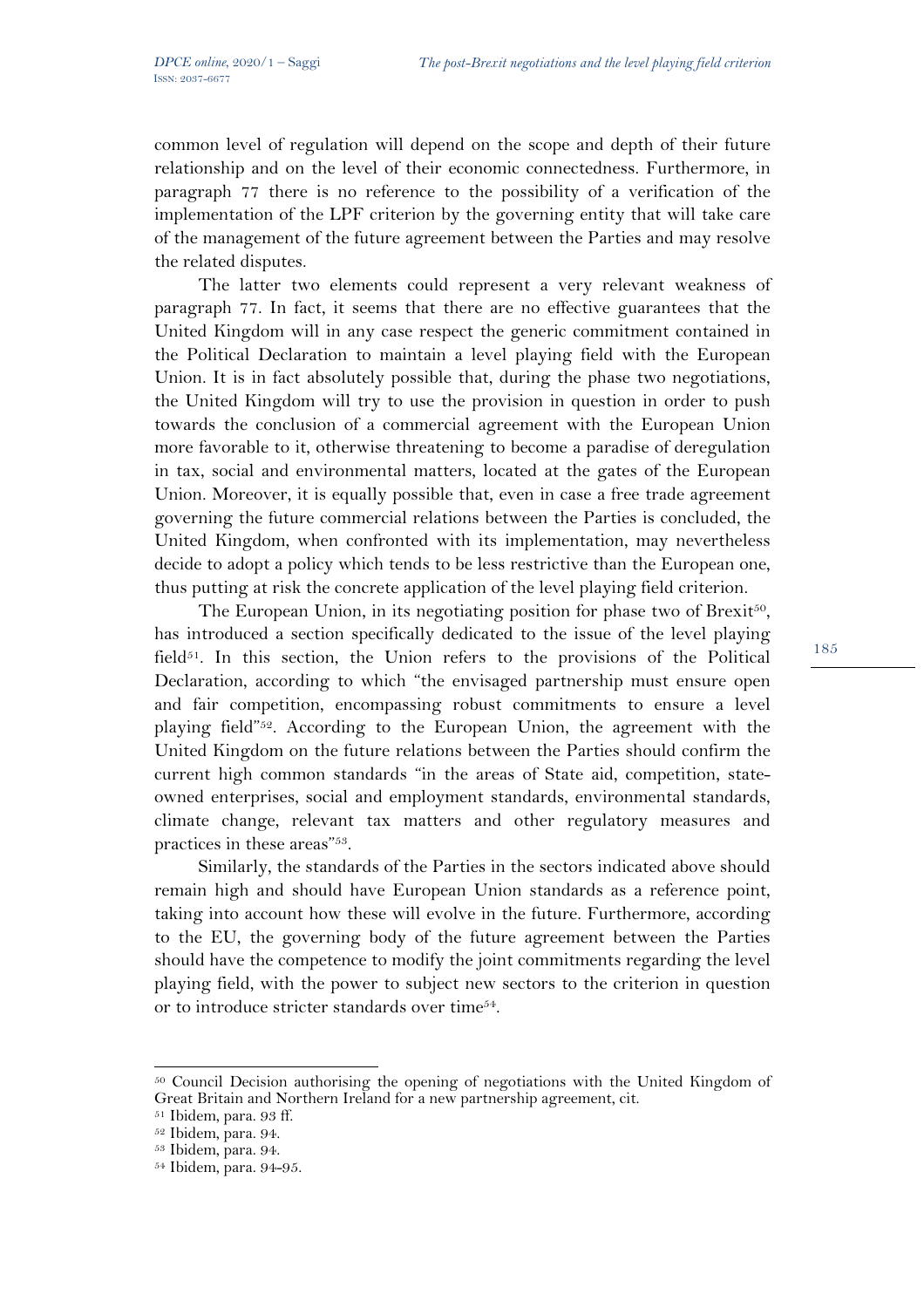As for the United Kingdom, there is no specific reference to the level playing field criterion in its post-Brexit negotiating positions55. However, there are relevant provisions in this sense in the sections dedicated to competition policy and to the relationship between trade and other relevant interests related to sustainable development, social and employment protection, environmental protection and fiscal policy $56$ .

In particular, with reference to competition policy, according to the United Kingdom, the Parties should undertake to maintain their own effective system of competition laws, without this requiring their legislative or regulatory alignment<sup>57</sup>.

With reference to the standards for social, labor and environmental protection, the United Kingdom proposes the insertion in the agreement between the Parties of a clause aimed at establishing a mutual commitment not to lower or reduce the protection standards, in order to encourage trade and investment<sup>58</sup>. Such a proposal is based on the principle of non-regression, as contained in many recent European Union free trade agreements (FTAs) with non-European countries, such as those concluded with South Korea and Japan. However, the limit inherent to such an approach is that the application of the non-regression principle is not conceived as an absolute obligation, but it only imposes to the Parties a reciprocal commitment conditional to the promotion of trade and investment.

On the basis of what has just been examined regarding the possible role of the LPF criterion in the context of the future economic and commercial relations between the United Kingdom and the European Union, it can be concluded that, at present, in view of the provisions of the 2019 Political Declaration and given the respective negotiating positions for phase two of Brexit, as expressed by the Parties in February 2020, it is difficult to argue that the criterion under consideration will constitute a guarantee against the possibility that one of the two Parties, more likely the United Kingdom, decides to promote a race to the bottom in the definition of the standards in the areas covered by the application of the said criterion.

#### **5. Conclusion**

In this article, the main features of the future trade relations between the United Kingdom and the European Union were firstly examined, based on the most relevant documents that marked the negotiations between the Parties between 2017 and 2019. From the analysis carried out, and in particular from the Political Declaration of 2018-2019, very precise hints on the future commercial relations between the Parties seem to emerge. The Parties, in fact, seem to be moving

<sup>55</sup> HM Government, The Future Relationship with the EU. The UK's Approach to Negotiations, cit.

 $56$  Ibidem, Part 1, chapters 21 and 25-28.<br> $57$  Ibidem, Part 1, chapter 21, para. 66.

<sup>58</sup> Ibidem, Part 1, chapters 26-27, paras. 75-78.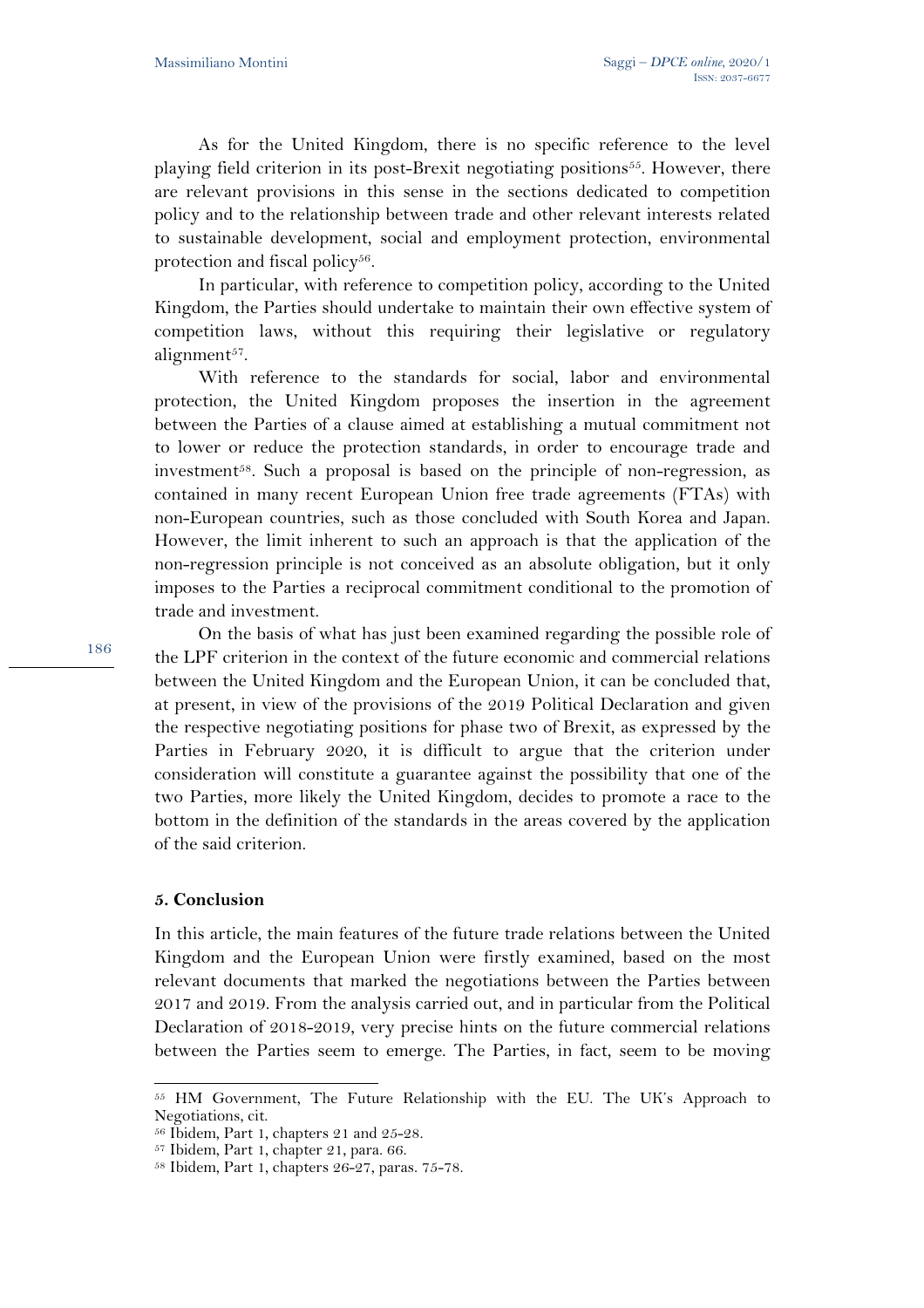towards the conclusion of a free trade agreement, in which a wide free movement of goods will be ensured, where there will be room for some free movement of services and a more limited chance for free movement of capital and payments, whilst the movement of persons will be greatly limited.

Subsequently, the two paradigms that normally inspire the Union's relations with its trade counterparts and which are likely to influence the definition of future trade relations between the United Kingdom and the European Union have been examined. These paradigms correspond on the one hand to the imperative of market integration and on the other hand to the one of trade liberalization. In addition, some relevant models, drawn up in implementation of the aforementioned two paradigms, which currently connect the European Union to some of its most important commercial partners have been presented and analyzed. They are the Norwegian model, the Swiss model, the Turkish model and the Canadian model.

The analysis conducted above has shown that, at the beginning of phase two of the Brexit negotiations, the Parties look inspired by the trade liberalization paradigm rather than by the market integration one. This preference emerges from the Political Declaration and it is clearly restated by the United Kingdom in its negotiating positions, whereas the European Union has a less clear-cut position. In fact, on the one side, it seems to acknowledge that the trade liberalization paradigm looks like the most appropriate one for shaping the future trade relations with the UK, while on the other side appears to be looking for a solution which takes into account the specificity of the United Kingdom as a peculiar trade partner, which is quite different from other countries with which the EU has recently concluded trade agreements shaped by the trade liberalization paradigm, such as for instance Canada, South Korea and Japan. This peculiarity of the UK vis-à-vis the EU is due to two main reasons: its geographical proximity and its nature of a former Member State. However, despite these specific circumstances, which make the UK different from any other trade partner, it emerges that the most relevant model for shaping the future EU-UK trade relations is represented by the recent CETA Agreement that connects the European Union with Canada, which is to date the most advanced example of PTA ever concluded by the Union.

Finally, the analysis conducted above has focused on the "level playing field" criterion, which may come into play in the definition of the regulatory standards of the Parties, in the field of competition policy and state aids, environmental protection, social and labor regulations and fiscal matters. It has emerged that the future application of the respective standards of the Parties in these fields could reserve some difficulties and surprises, in particular for the European Union. This is due to the fact that, despite the generic commitment of the Parties, contained in paragraph 77 of the 2019 revised Political Declaration, to promote the application of a common level playing field in their future relations, there are no real guarantees that the United Kingdom, after Brexit, will be able to resist to the temptation to become a champion of deregulation. In